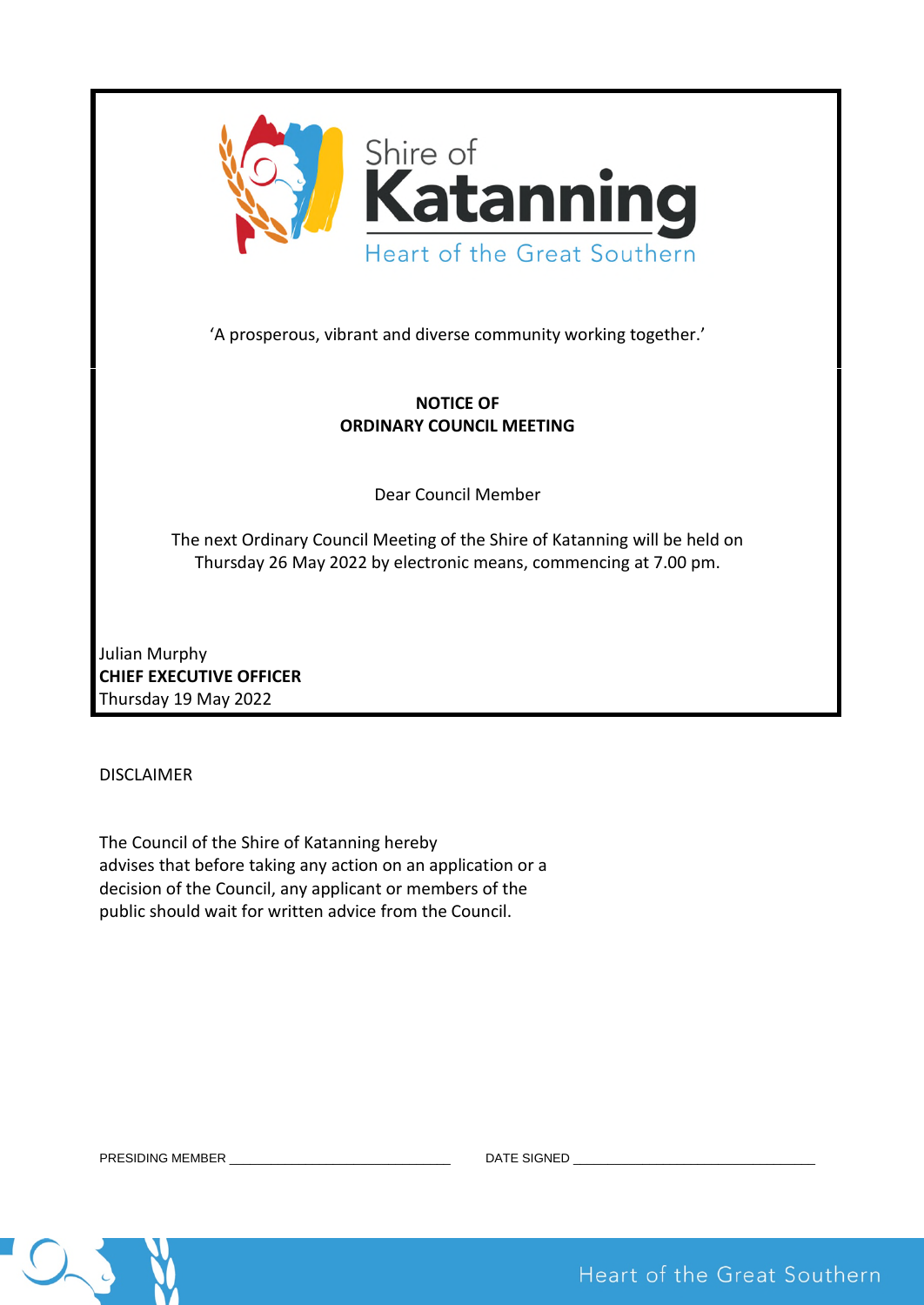## **Table of Contents**

| Item No. | Item Heading                                                          | Page           |
|----------|-----------------------------------------------------------------------|----------------|
|          |                                                                       | No.            |
| 1        | <b>Declaration of Opening/Announcement of Visitors</b>                | 3              |
| 2        | <b>Record of Attendance</b>                                           | $\overline{3}$ |
| 3        | <b>Announcements by Presiding Member Without Discussion</b>           | $\overline{4}$ |
| 4        | Response to Previous Public Questions Taken on Notice                 | $\overline{4}$ |
| 5        | <b>Disclosure of Financial/Impartiality Interest</b>                  | $\overline{4}$ |
| 6        | <b>Public Question/Statement Time</b>                                 | $\overline{4}$ |
| 7        | <b>Applications for Leave of Absence</b>                              | $\overline{4}$ |
| 8        | <b>Petitions/Deputations/Presentations</b>                            | $\overline{4}$ |
| 9        | <b>Confirmation of Minutes of Previous Meetings</b>                   | $\overline{4}$ |
| 9.1      | Ordinary Council Meeting - Thursday 28 April 2022                     | $\overline{4}$ |
| 10       | <b>Reports of Committees and Officers</b>                             | $\overline{4}$ |
| 10.1     | <b>Executive Manager Infrastructure and Assets</b>                    | $\overline{4}$ |
| 10.2     | <b>Executive Manager Corporate and Community</b>                      | 5              |
| 10.2.1   | Schedule of Accounts - April 2022                                     | 5              |
| 10.2.2   | Monthly Financial Report - April 2022                                 | $\overline{7}$ |
| 10.2.3   | Transfer of Ownership - A332                                          | 9              |
| 10.2.4   | Application for Self-Supporting Loan - Katanning Country Club         | 12             |
| 10.3     | <b>Chief Executive Officer's Reports</b>                              | 18             |
| 11       | <b>Elected Members Motion of Which Previous Notice Has Been Given</b> | 18             |
| 12       | <b>New Business of an Urgent Nature</b>                               | 18             |
| 13       | <b>Confidential Item</b>                                              | 19             |
| 13.1     | Write-off Rates & Charges - A332                                      | 19             |
| 13.2     | Write-off Sundry Debts - Certa Civil Works Pty Ltd                    | 20             |
| 13.3     | Piesse Lake Subdivision                                               | 21             |
| 14       | <b>Closure of Meeting</b>                                             | 22             |

PLEASE NOTE: Council Meetings are recorded for accuracy of minute taking.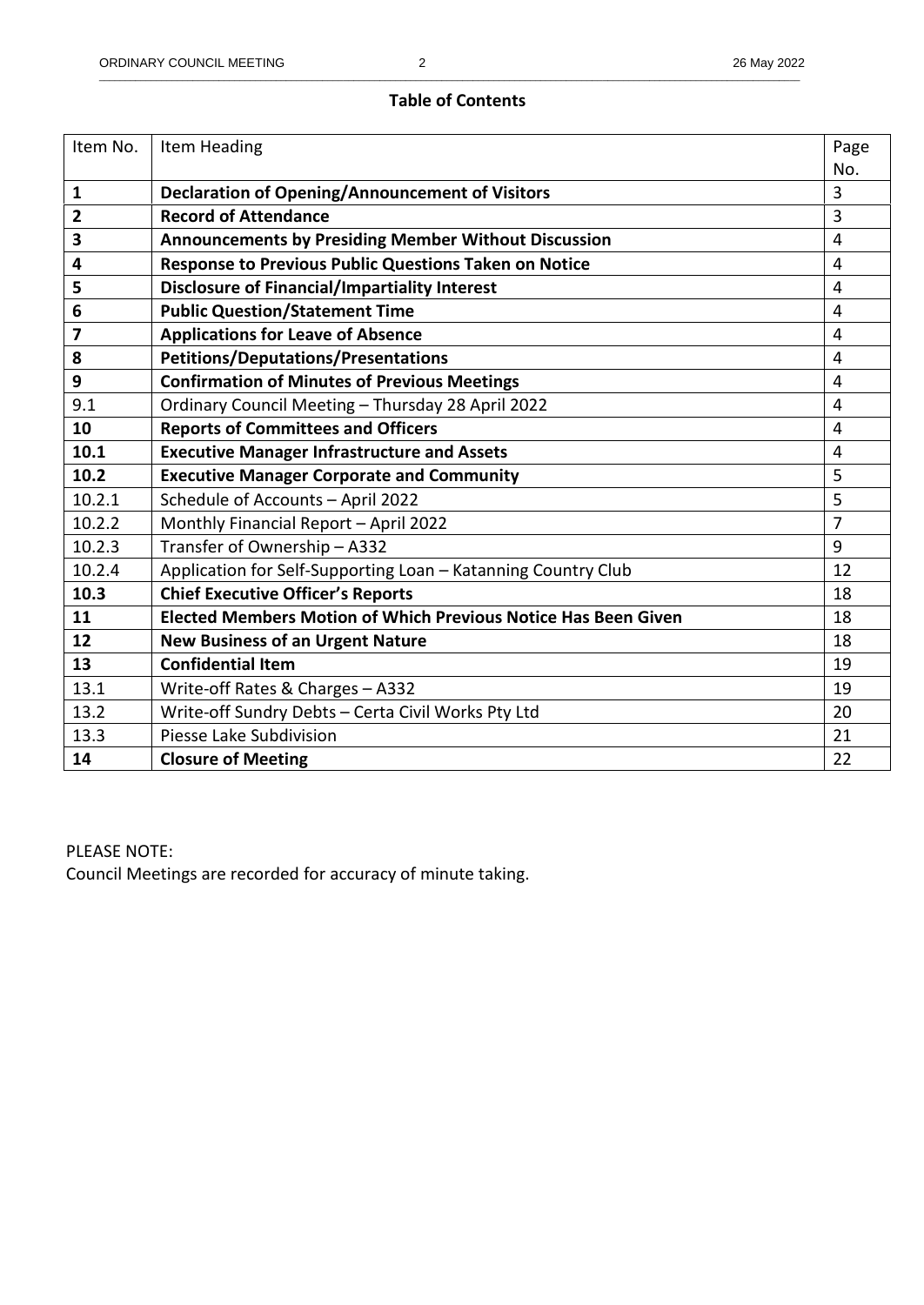# **1. DECLARATION OF OPENING/ ANNOUNCEMENT OF VISITORS**

The Presiding Member declared the meeting open at \_\_\_\_ pm.

| <b>RECORD OF ATTENDANCE</b><br>2. |                                                                                                                                                                                                        |
|-----------------------------------|--------------------------------------------------------------------------------------------------------------------------------------------------------------------------------------------------------|
| <b>PRESENT</b>                    |                                                                                                                                                                                                        |
| <b>Presiding Member:</b>          | Cr Liz Guidera - President                                                                                                                                                                             |
| Members:                          | Cr John Goodheart - Deputy President<br>Cr Kristy D'Aprile<br>Cr Matt Collis<br>Cr Michelle Salter<br>Cr Adrian Edwards<br>Cr Serena Sandwell                                                          |
| <b>Council Officers:</b>          | Julian Murphy, Chief Executive Officer<br>Denise Gobbart, Executive Manager Corporate & Community<br>Sam Bryce, Executive Manager Infrastructure & Assets<br>Taryn Human, Executive Governance Officer |
| Gallery:                          |                                                                                                                                                                                                        |
| Media:                            |                                                                                                                                                                                                        |
| Apologies:                        |                                                                                                                                                                                                        |
| Leave of Absence:                 |                                                                                                                                                                                                        |

\_\_\_\_\_\_\_\_\_\_\_\_\_\_\_\_\_\_\_\_\_\_\_\_\_\_\_\_\_\_\_\_\_\_\_\_\_\_\_\_\_\_\_\_\_\_\_\_\_\_\_\_\_\_\_\_\_\_\_\_\_\_\_\_\_\_\_\_\_\_\_\_\_\_\_\_\_\_\_\_\_\_\_\_\_\_\_\_\_\_\_\_\_\_\_\_\_\_\_\_\_\_\_\_\_\_\_\_\_\_\_\_\_\_\_\_\_\_\_\_\_\_\_\_\_\_\_\_\_\_\_\_\_\_\_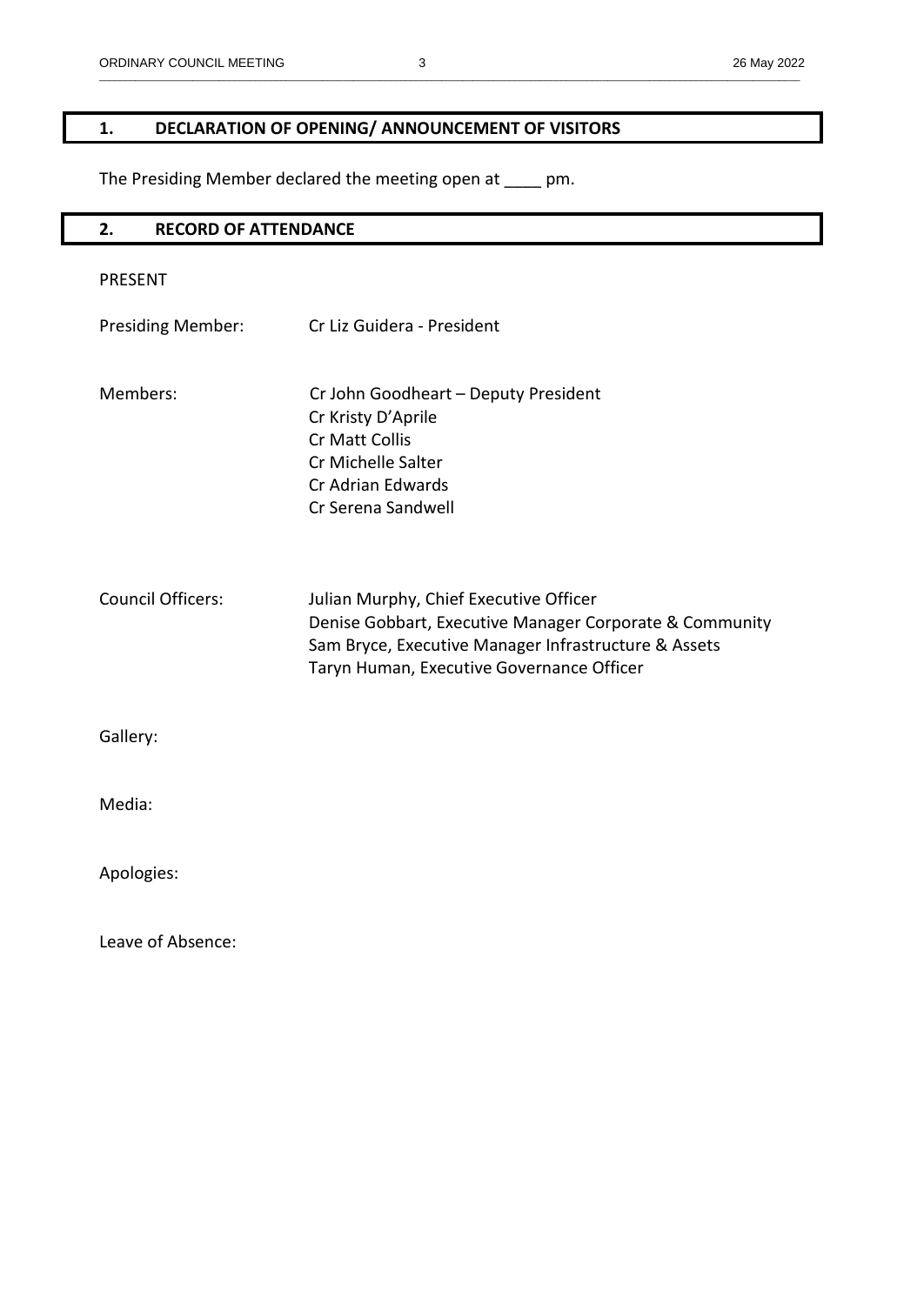## **3. ANNOUNCEMENTS BY PRESIDING MEMBER WITHOUT DISCUSSION**

## **4. RESPONSE TO PUBLIC QUESTIONS TAKEN ON NOTICE**

- **5. DISCLOSURE OF FINANCIAL/IMPARTIALITY INTERESTS**
- **6. PUBLIC QUESTION/STATEMENT TIME**
- **7. APPLICATIONS FOR LEAVE OF ABSENCE**
- **8. PETITIONS/DEPUTATIONS/PRESENTATIONS**
- **9. CONFIRMATION OF MINUTES OF PREVIOUS MEETING**
- **9.1 Ordinary Council Meeting Thursday 28 April 2022** (SEE ATTACHED MINUTES)

**Voting Requirement:** Simple Majority

**OC/22 That the minutes of the Ordinary Council Meeting held on Thursday 28 April 2022 confirmed as a true record of proceedings.** 

CARRIED/LOST:

## **10. REPORTS OF COMMITTEES AND OFFICERS**

## **10.1 EXECUTIVE MANAGER INFRASTRUCTURE AND ASSETS**

Nil.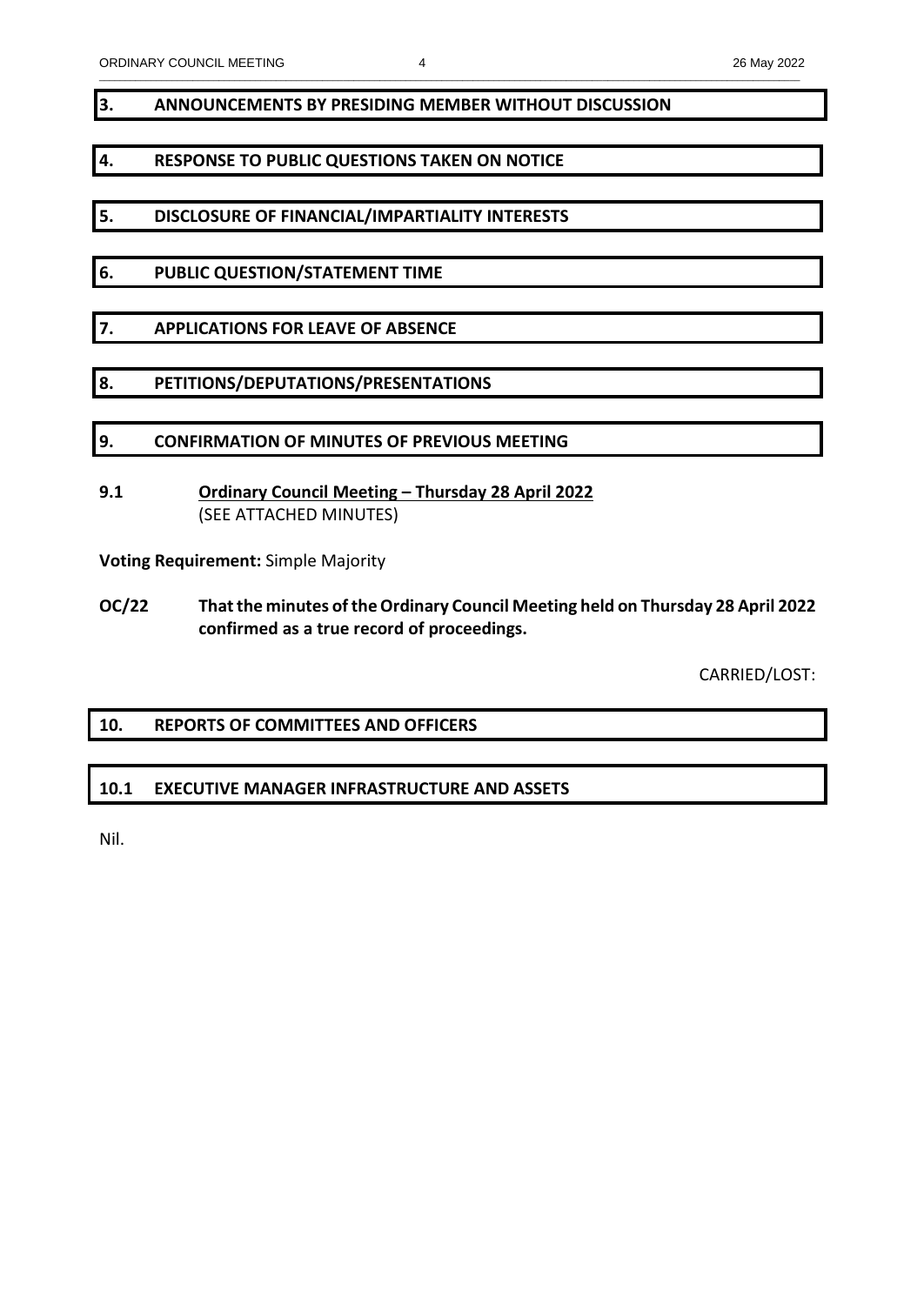## **10.2 EXECUTIVE MANAGER CORPORATE AND COMMUNITY**

## **10.2.1 Schedule of Accounts**  (ATTACHMENTS)

| File Ref:                      | FM.FL4                         |
|--------------------------------|--------------------------------|
| <b>Reporting Officer:</b>      | Shenae Watts, Creditor Officer |
| <b>Date Report Prepared:</b>   | 04 May 2022                    |
| <b>Disclosure of Interest:</b> | No Interest to disclose        |

**Issue:** 

To receive the Schedule of Accounts Paid for the period ending 30 April 2022.

## **Body/Background:**

This information is provided to Council on a monthly basis in accordance with provisions of the Local Government Act 1995 and Local Government (Financial Management) Regulations 1996. A Local Government is to develop procedures for the authorisation of, and payment of, accounts to ensure that there is effective security for, which money or other benefits may be obtained.

| <b>Month</b>         | <b>Cheques</b><br>2021/22 | <b>EFT</b><br><b>Payments</b><br>2021/22 | <b>Direct</b><br><b>Debits</b><br>2021/22 | <b>Credit</b><br>Card<br>2021/22 | <b>Payroll</b><br>2021/22 | <b>Trust</b><br>2021/22 | <b>Total</b><br><b>Payments</b><br>2021/22 |
|----------------------|---------------------------|------------------------------------------|-------------------------------------------|----------------------------------|---------------------------|-------------------------|--------------------------------------------|
| July                 | 559.90                    | 1,239,701.9                              | 39,737.04                                 | 5,458.49                         | 234,583.47                | 0.00                    | 1,520,040.82                               |
| <b>August</b>        | 2,173                     | 648,801.21                               | 34,876.21                                 | 4,237                            | 240,430.70                | 0.00                    | 930,518.12                                 |
| <b>Septembe</b><br>r | 17,051.30                 | 1,267,827.1                              | 56,741.47                                 | 4,564.28                         | 351,445.88                | 0.00                    | 1,697,630.12                               |
| <b>October</b>       | 1,089.80                  | 801,203.05                               | 42,674.11                                 | 2,515.16                         | 247,451.36                | 0.00                    | 1,094,933.48                               |
| <b>November</b>      | 570.10                    | 501,263.03                               | 245,004.6                                 | 2,809.49                         | 241,336.44                | 0.00                    | 990,983.68                                 |
| <b>December</b>      | 1,261.55                  | 993,082.18                               | 37,012.47                                 | 5,026.75                         | 252,165.66                | 0.00                    | 1,288,548.61                               |
| <b>January</b>       | 234.00                    | 393,674.49                               | 36,350.37                                 | 3,667.86                         | 221,208.16                | 0.00                    | 655,134.88                                 |
| <b>February</b>      | 1,300.15                  | 979,987.84                               | 32,394.58                                 | 4,035.21                         | 224,458.67                | 0.00                    | 1,242,176.45                               |
| <b>March</b>         | 883.95                    | 1,070,050.0                              | 51,239.07                                 | 2,116.15                         | 369,915.38                | 38,000                  | 1,532,204.58                               |
| <b>April</b>         | 1,037.75                  | 608,707.09                               | 36,739.54                                 | 3,061.96                         | 234,172.90                | 0.00                    | 883,719.24                                 |
| <b>May</b>           |                           |                                          |                                           |                                  |                           |                         |                                            |
| <b>June</b>          |                           |                                          |                                           |                                  |                           |                         |                                            |
| <b>Total</b>         | 26,161.50                 | 8,504,298.0                              | 612,769.4                                 | 37,492.35                        | 2,617,168.6               | 38,000                  | 11,797,889.9<br>8                          |

Below is a summary of the payments made for the financial year:

## **Officer's Comment:**

The schedule of accounts for the month of April 2022 are attached.

The Finance Forum held on 12 May 2022 gave attending Councillors an opportunity to ask questions regarding the presented accounts paid.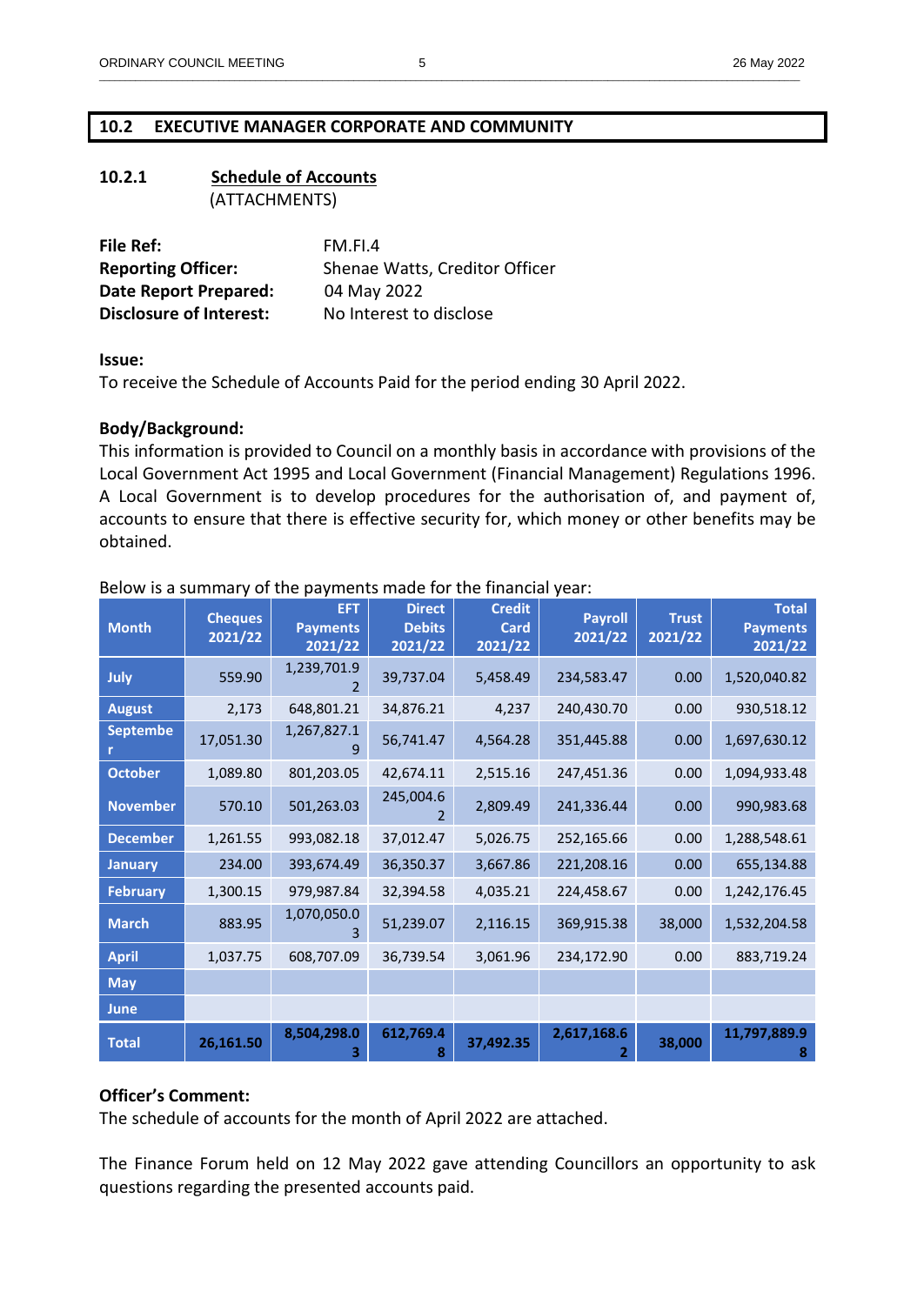## **Statutory Environment:**

Local Government Act 1995.

- 6.8. Expenditure from municipal fund not included in annual budget
- (1) A local government is not to incur expenditure from its municipal fund for an additional purpose except where the expenditure —
	- (a) is incurred in a financial year before the adoption of the annual budget by the local government; or
	- (b) is authorised in advance by resolution\*; or
	- (c) is authorised in advance by the mayor or president in an emergency.

\* Absolute majority required.

## **Policy Implications:**

There are no direct policy implications in relation to this item.

## **Financial Implications:**

Expenditure in accordance with s6.8 (1) (a) of the Local Government Act 1995.

## **Risk Implications:**

This item has been evaluated against the Shire of Katanning's Risk Assessment and Acceptance Criteria. The perceived level of risk is considered to be "Low" risk and can be managed by routine procedures and with current resources.

## **Strategic Implications:**

Shire of Katanning Strategic Community Plan 2022 – 2032

|                   | <b>Focus Area</b> Leadership                                                |
|-------------------|-----------------------------------------------------------------------------|
| <b>Aspiration</b> | Katanning is an inclusive and respectful community.                         |
| Objective         | To ensure that Shire resources are utilised in a manner that represents the |
|                   | best interest of the whole community.                                       |

**Voting Requirement:** Simple Majority.

## **Officer's Recommendation/Council Motion:**

**OC/22 That Council endorses the Schedule of Accounts as presented, being cheques 42408 - 42409 totalling \$1,037.75, EFT payments 33919 – 34035 totalling \$608,707.09, payroll payments totalling \$234,172.90, direct payments totalling \$36,739.54 and credit card payments totalling \$3,061.96 authorised and paid in April 2022.**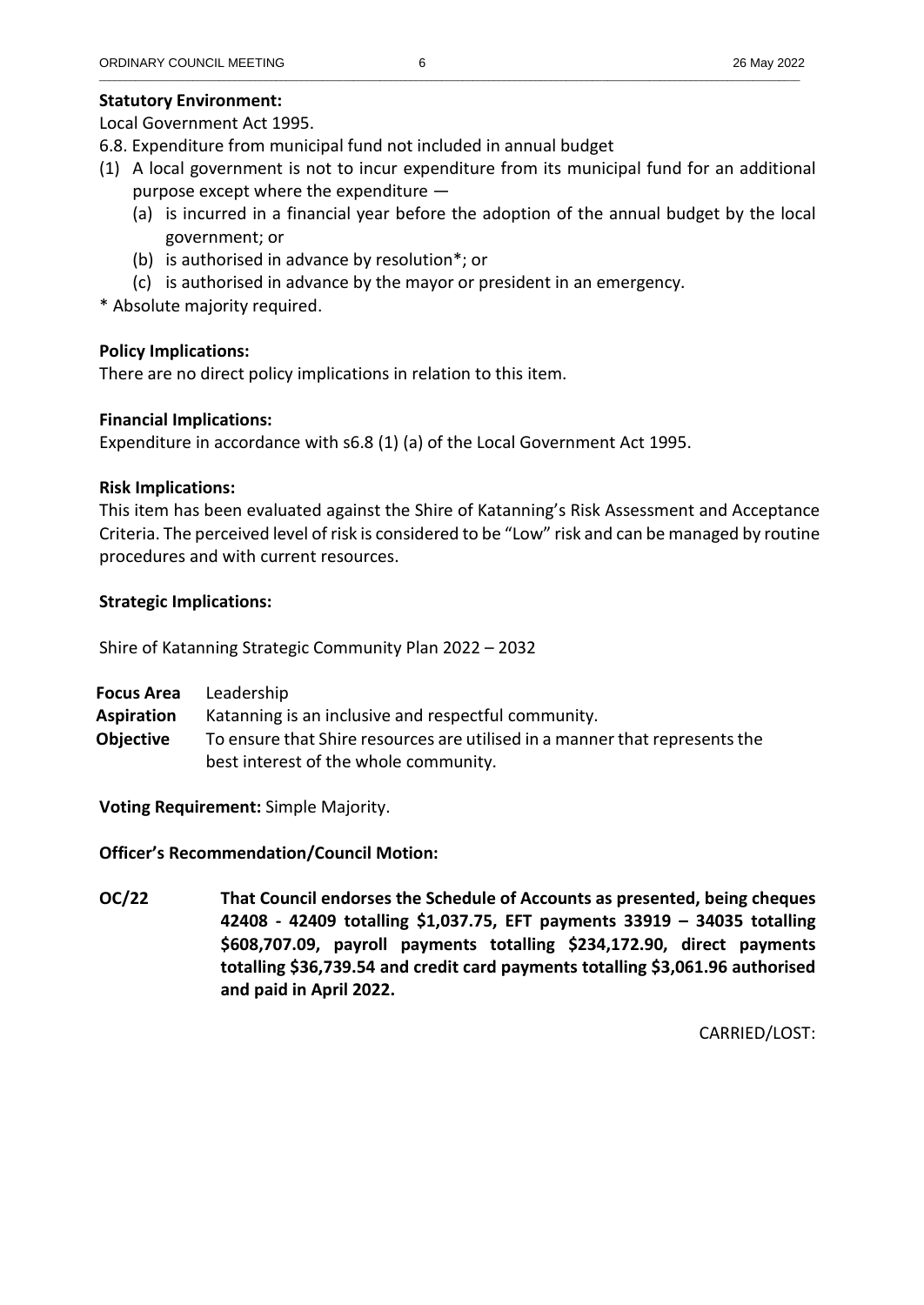## **10.2.2 Monthly Financial Report**  (ATTACHMENTS)

| File Ref:                      | FM.FI.4                                                 |
|--------------------------------|---------------------------------------------------------|
| <b>Reporting Officer:</b>      | Denise Gobbart, Executive Manager Corporate & Community |
| <b>Report Prepared:</b>        | 6 May 2022                                              |
| <b>Disclosure of Interest:</b> | No Interest to disclose                                 |

\_\_\_\_\_\_\_\_\_\_\_\_\_\_\_\_\_\_\_\_\_\_\_\_\_\_\_\_\_\_\_\_\_\_\_\_\_\_\_\_\_\_\_\_\_\_\_\_\_\_\_\_\_\_\_\_\_\_\_\_\_\_\_\_\_\_\_\_\_\_\_\_\_\_\_\_\_\_\_\_\_\_\_\_\_\_\_\_\_\_\_\_\_\_\_\_\_\_\_\_\_\_\_\_\_\_\_\_\_\_\_\_\_\_\_\_\_\_\_\_\_\_\_\_\_\_\_\_\_\_\_\_\_\_\_

## **Body/Background:**

This item presents the Monthly Financial Report, which contains the 'Statement of Financial Activity' for the period ending 30 April 2022.

Section 6.4 of the Local Government Act 1995 requires a local government to prepare financial reports.

Regulation 34 of the Local Government (Financial Management) Regulations 1996 sets out the form and content of the financial reports, which have been prepared and are presented to Council.

Council adopted (in conjunction with the Annual Budget) a material reporting variance threshold of 10% with a minimum value of \$10,000. Material variances between budgeted and actual expenditure are reported at Note 17 of the Monthly Financial Report.

## **Officer's Comment:**

A variance report is included with the monthly financial statement's attachment.

The budget was adopted 31 August 2021 and this report reflects the adopted budget. It is noted that monthly depreciation is not run until after the prior year audit has been signed off.

The Finance Forum held on 12 May 2022 gave attending Councillors an opportunity to ask questions regarding the presented financial statements.

## **Statutory Environment:**

Local Government Act 1995

Section 6.4 Financial Report

(1) A local government is to prepare an annual financial report for the preceding financial year and such other financial reports as are prescribed.

Local Government (Financial Management) Regulations 1996. Regulation 34 Financial activity statement required each month (Act s.6.4)

## **Policy Implications:**

The Shire has several financial management policies. The finances have been managed in accordance with these policies.

## **Financial Implications:**

There are no financial implications for this report.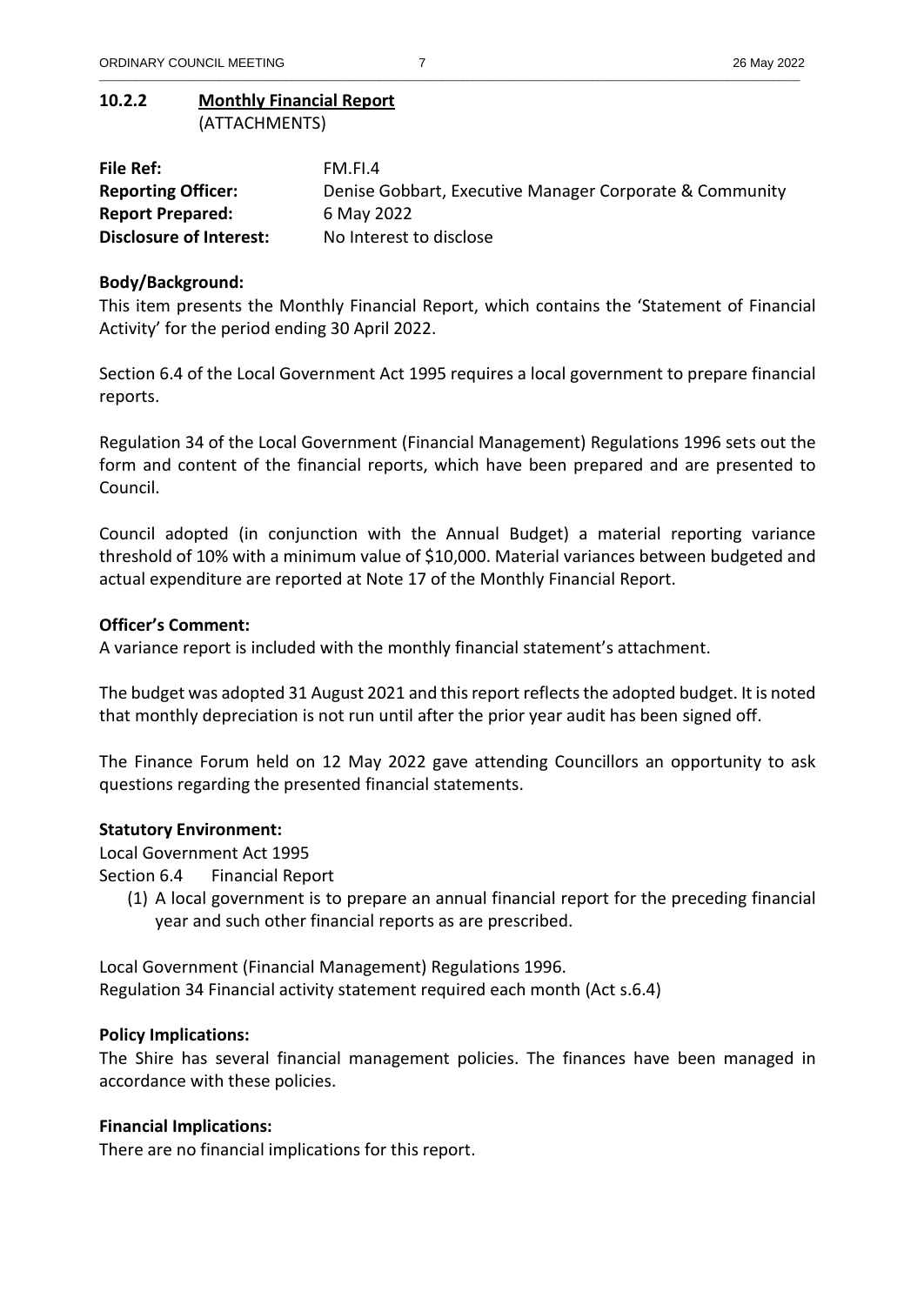# **Risk Implications:**

This item has been evaluated against the Shire of Katanning's Risk Assessment and Acceptance Criteria. The perceived level of risk is considered to be "Low" risk and can be managed by routine procedures and with current resources.

## **Strategic Implications:**

Shire of Katanning Strategic Community Plan 2022 – 2032

**Focus Area** Leadership **Aspiration** Katanning is an inclusive and respectful community. **Objective** To ensure that Shire resources are utilised in a manner that represents the

best interest of the whole community.

**Voting Requirement:** Simple Majority

**Officer's Recommendation/Council Motion:** 

**OC/22 That Council, in accordance with Regulation 34 of the Local Government (Financial Management) Regulations 1996, receive the Monthly Statement of Financial Activity for the period ending 30 April 2022, as presented.**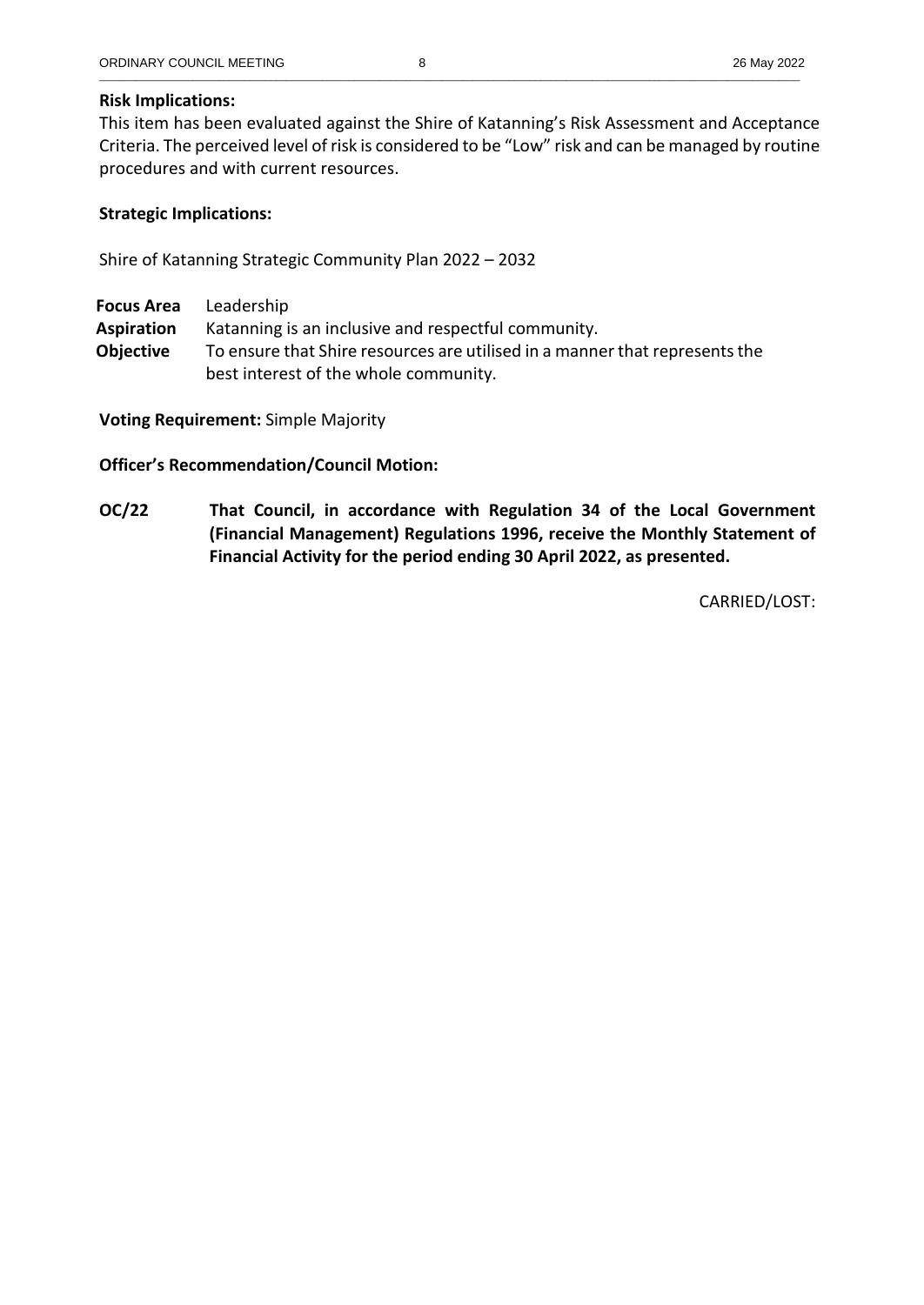# **10.2.3 Transfer of Ownership – A332**

| File Ref:                      | A332                                                    |
|--------------------------------|---------------------------------------------------------|
| <b>Reporting Officer:</b>      | Denise Gobbart, Executive Manager Corporate & Community |
| Date Report Prepared:          | 16 May 2022                                             |
| <b>Disclosure of Interest:</b> | No Interest to disclose                                 |

## **Issue:**

For Council to endorse the execution of the Transfer of Land for A332 – Lot 708 (39) Cullen Street Katanning, due to unpaid rates.

## **Body/Background:**

On 28 April 2007 an auction was held for the sale of properties for non-payment of rates, Lot 708 Cullen Street was one of the properties auctioned. All properties were sold except for Cullen Street, there was no interest in the property.

At the Ordinary Meeting of Council held 23 May 2007 the following was resolved:

**OC142/07 That Council:** 

- **1. Note the outcomes of the auction of properties for the non payment of rates;**
- **2. Authorise the write-off of any outstanding rates after settlement; and**
- **3. Write-off the rates on A332 (Cullen Street) and commence proceedings to have this property transferred into Council's name.**

## **CARRIED UNANIMOUSLY**

Following the resolution of Council, the debt of \$19,558.47 was cleared on the 30 June 2010 by a receipt from a suspense account. At that time the ESL charge type was not removed from the property and continued to be levied. Then on the 17 November a further \$508.43 was written off, again leaving the property with a nil balance.

Since that date no further action has been taken with the property and as the ESL charge type has never been removed from the property.

## **Officer's Comment:**

Given that the Shire had proceeded to auction of the property and made the final resolution for the property to be transferred into the Shire's ownership, our Solicitors were contacted to obtain advice how we could proceed with the transfer given that no action had occurred since May 2007.

## The advice received stated:

*The subject property would technically remain in the possession of the Shire in light of the sale of land process undertaken under the LG Act and it has been over 12 years since the Shire came into possession. Accordingly, it would be open to the Shire to transfer the subject property to itself in accordance with section 6.75 of the LG Act, which states –* 

- *(1) Where, at the expiration of 12 years from the taking of possession of any rateable land by a local government under section 6.64 —* 
	- *(a) all rates and service charges due and payable in respect of the land have not been paid; and*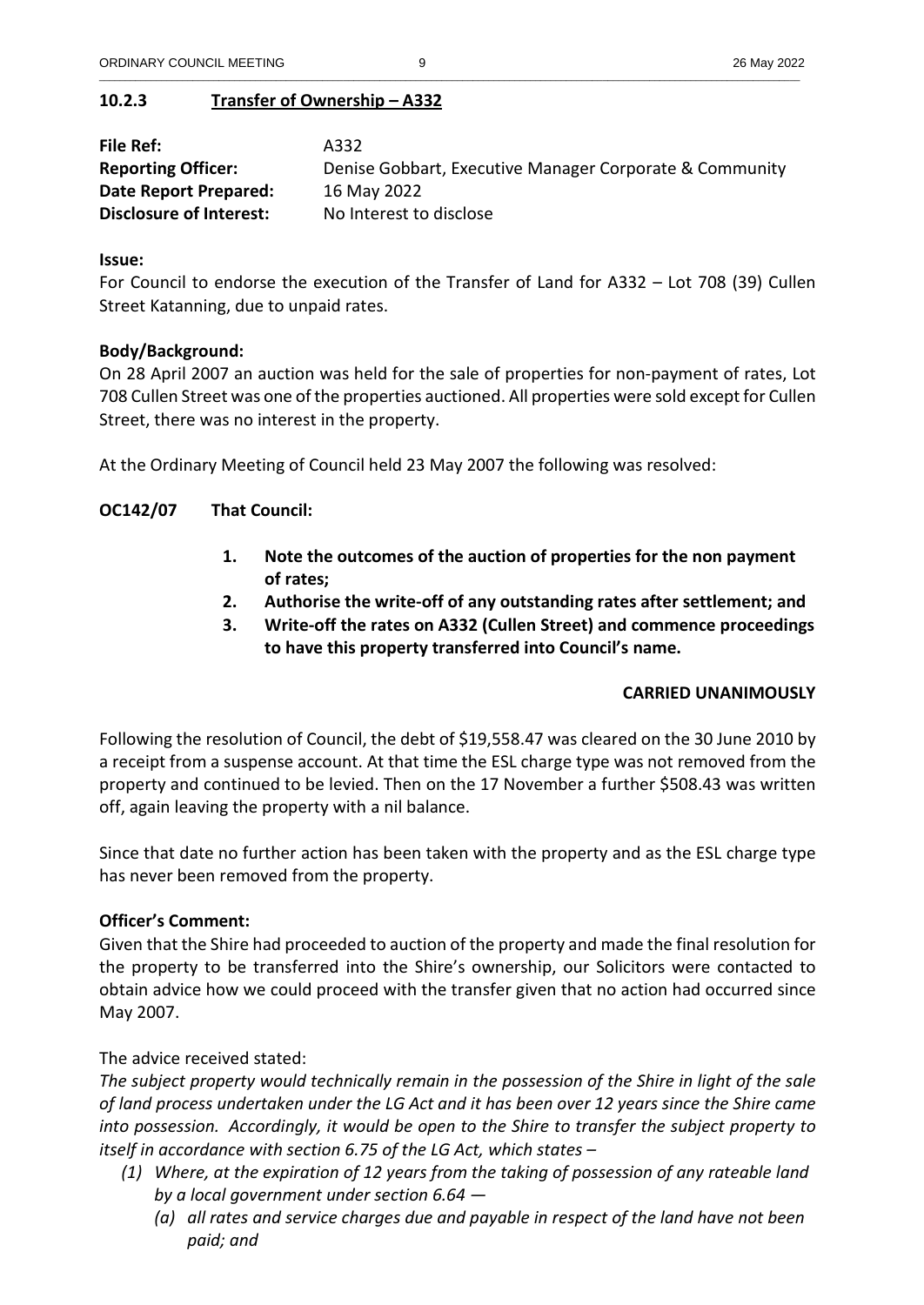- *(b) the land has not, under the provisions of this Subdivision, been* 
	- *(i) sold by the local government; or*
	- *(ii) transferred to the local government; or*
	- *(iii) transferred to the Crown,*

*by operation of this section the fee simple in the land is to be transferred to the local government subject to —* 

- *(c) easements in favour of the public which affect the land; and*
- *(d) the rights of the Crown in right of the State or Commonwealth or a department, agency, or instrumentality of the Crown in right of the State or Commonwealth; and*
- *(e) rates and taxes (other than local government rates and service charges) due on the land, but free from other encumbrances.*
- *(2) Schedule 6.3 has effect in relation to a transfer under this section.*

 Our Solicitor also advised that there were no encumbrances that would preclude or otherwise affect the Shire's action under section 6.75.

Given that advice, our Solicitors have been engaged to transfer the land to the Shire. As a result of this action, a Transfer of Land document needs to be executed.

# **Statutory Environment:**

Local Government Act 1995 9.49A Execution of Documents

- (1) A document is duly executed by a local government if  $-$ 
	- (a) the common seal of the local government is affixed to it in accordance with subsections (2) and (3); or
	- (b) it is signed on behalf of the local government by a person or persons authorised under subsection (4) to do so.
- (2) The common seal of a local government is not to be affixed to any document except as authorised by the local government.
- (3) The common seal of the local government is to be affixed to a document in the presence  $of -$ 
	- (a) the mayor or president; and
	- (b) the CEO, each of whom is to sign the document to attest that the common seal was so affixed.
- (4) A local government may, by resolution, authorise the CEO, another employee or an agent of the local government to sign documents on behalf of the local government, either generally or subject to conditions or restrictions specified in the authorisation.
- (5) A document executed by a person under an authority under subsection (4) is not to be regarded as a deed unless the person executes it as a deed and is permitted to do so by the authorisation.
- (6) A document purporting to be executed in accordance with this section is to be presumed to be duly executed unless the contrary is shown.
- (7) When a document is produced bearing a seal purporting to be the common seal of the local government, it is to be presumed that the seal is the common seal of the local government unless the contrary is shown.

# **Policy Implications:**

There are no policy implications for this report.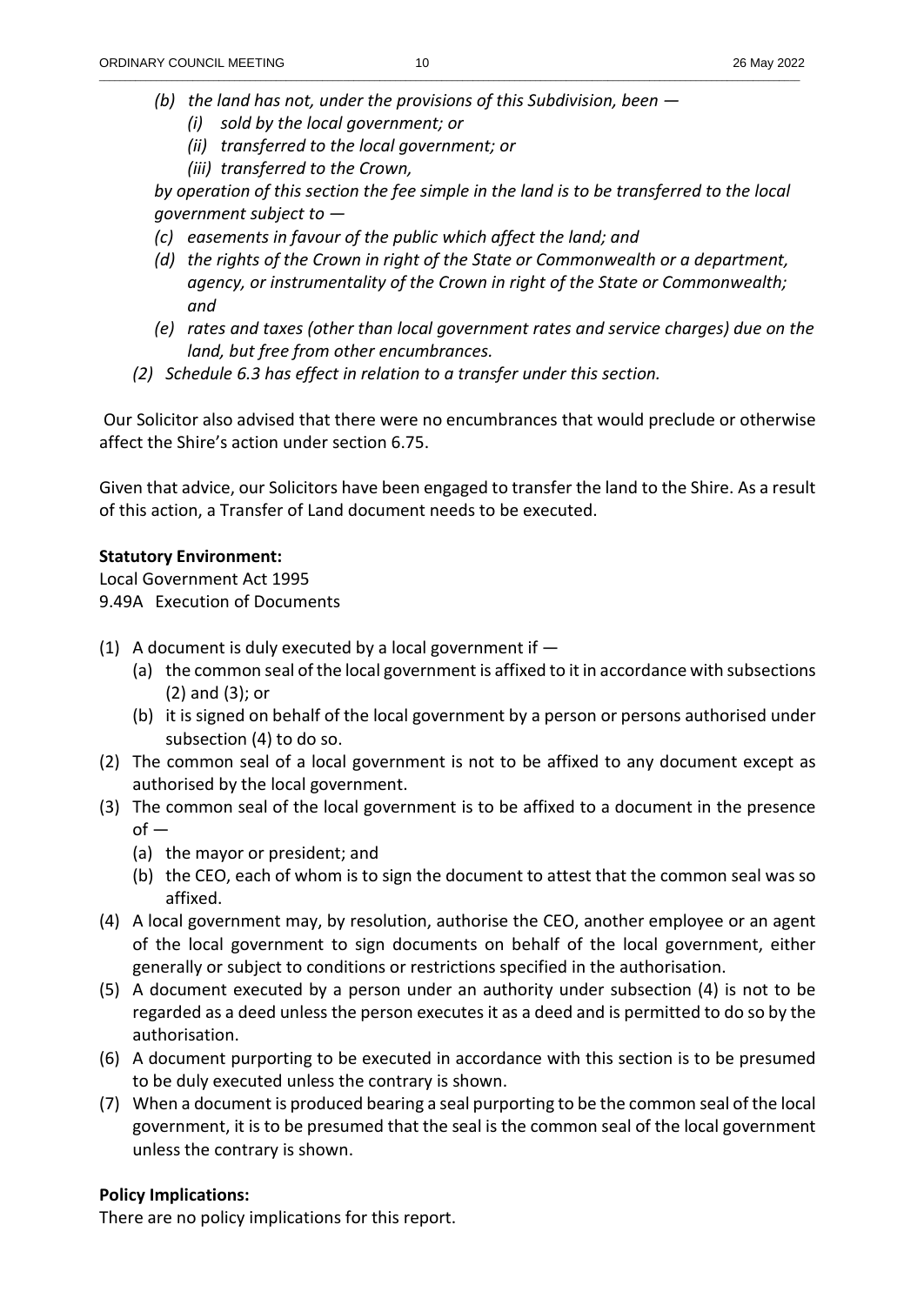#### **Financial Implications:**

The estimated cost of advice and the transfer of land is \$2,500. With the land being transferred to the Shire there will be an annual maintenance cost in relation to fire mitigation.

\_\_\_\_\_\_\_\_\_\_\_\_\_\_\_\_\_\_\_\_\_\_\_\_\_\_\_\_\_\_\_\_\_\_\_\_\_\_\_\_\_\_\_\_\_\_\_\_\_\_\_\_\_\_\_\_\_\_\_\_\_\_\_\_\_\_\_\_\_\_\_\_\_\_\_\_\_\_\_\_\_\_\_\_\_\_\_\_\_\_\_\_\_\_\_\_\_\_\_\_\_\_\_\_\_\_\_\_\_\_\_\_\_\_\_\_\_\_\_\_\_\_\_\_\_\_\_\_\_\_\_\_\_\_\_

#### **Risk Implications:**

This item has been evaluated against the Shire of Katanning's Risk Assessment and Acceptance Criteria. The perceived level of risk is considered to be "Low" risk and can be managed by routine procedures and with current resources.

#### **Strategic Implications:**

Shire of Katanning Strategic Community Plan 2022 – 2032

**Focus Area** Leadership **Aspiration** Katanning is an inclusive and respectful community. **Objective** To ensure that Shire resources are utilised in a manner that represents the best interest of the whole community.

**Voting Requirement:** Simple Majority

**Officer's Recommendation/Council Motion:** 

**OC/22 That Council, authorises the Shire President and Chief Executive Officer to affix the common seal to the Transfer of Land document for Lot 708 on Deposited Plan 224134 (39) Cullen Street, Katanning.**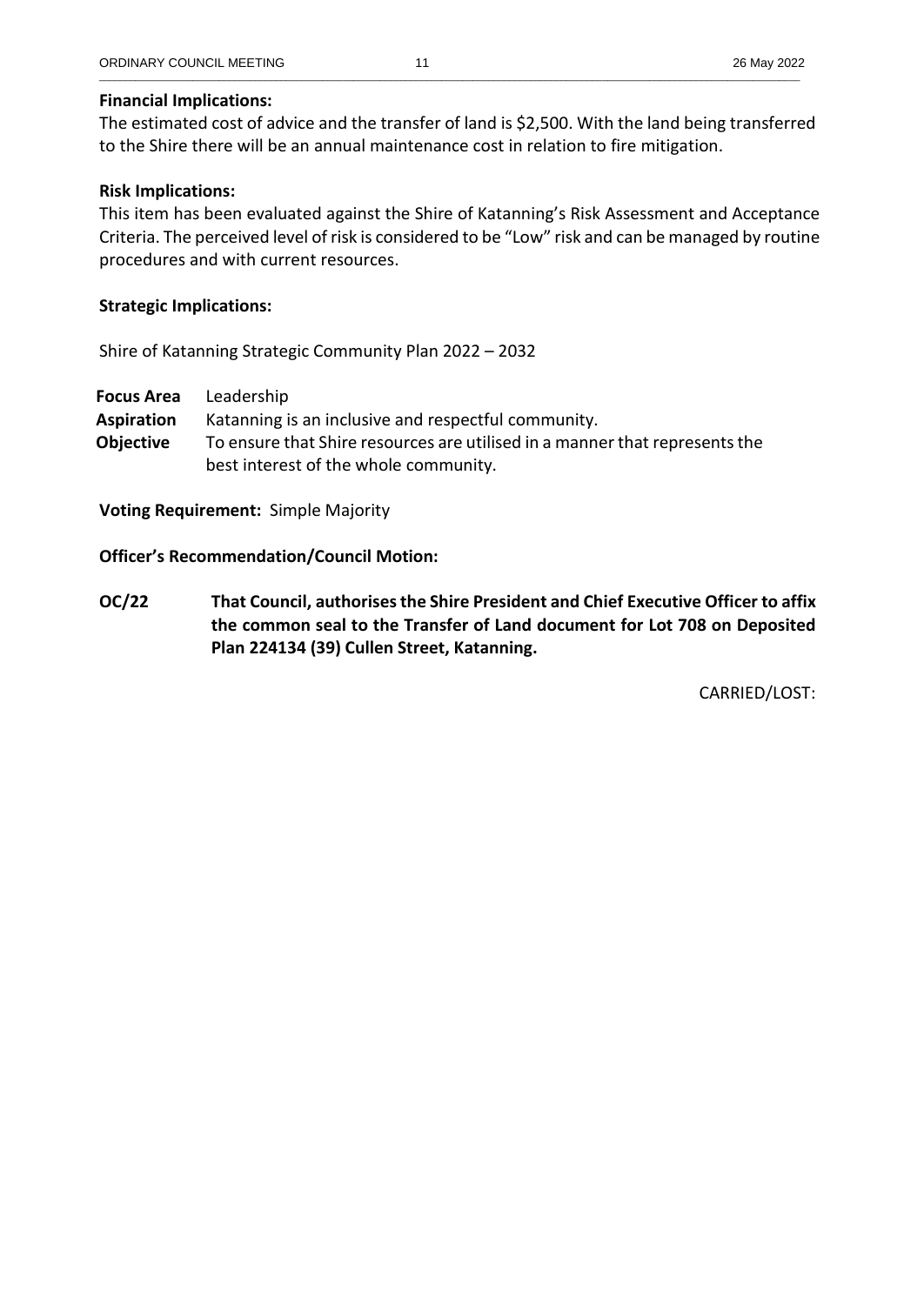# **10.2.4 Application for Self-Supporting Loan – Katanning Country Club**  (ATTACHMENT)

| File Ref:                      | FM.LN.2                                                 |
|--------------------------------|---------------------------------------------------------|
| <b>Reporting Officer:</b>      | Denise Gobbart, Executive Manager Corporate & Community |
| Date Report Prepared:          | 21 April 2022                                           |
| <b>Disclosure of Interest:</b> | No Interest to disclose                                 |
| <b>ATTACHMENTS</b>             |                                                         |

\_\_\_\_\_\_\_\_\_\_\_\_\_\_\_\_\_\_\_\_\_\_\_\_\_\_\_\_\_\_\_\_\_\_\_\_\_\_\_\_\_\_\_\_\_\_\_\_\_\_\_\_\_\_\_\_\_\_\_\_\_\_\_\_\_\_\_\_\_\_\_\_\_\_\_\_\_\_\_\_\_\_\_\_\_\_\_\_\_\_\_\_\_\_\_\_\_\_\_\_\_\_\_\_\_\_\_\_\_\_\_\_\_\_\_\_\_\_\_\_\_\_\_\_\_\_\_\_\_\_\_\_\_\_\_

#### **Issue:**

For Council to consider approval of a self-supporting loan application by the Katanning Country Club Inc. (KCC) for the KCC Redevelopment Project.

## **Body/Background:**

The KCC have written to the Shire advising that the Redevelopment Project is close to completion. Acknowledging that the scope of the project has grown significantly since its inception.

The KCC is seeking a self-supporting loan of \$250,000 for a period of 10 years. They are confident that they can meet an estimated annual payment of \$30,000 with an increase in venue hire and increased turnover by hosting large sporting events. It is also proposed for a modest increase in membership and fundraising, as well as a reduction in costs through volunteer work.

KCC advises that the spend for the project is expected to be:

| <b>Bowls Relocation</b>                     |    | 794,937     |
|---------------------------------------------|----|-------------|
| A Laurino & Co - Contract                   |    | 857,000     |
| A Laurino & Co - Variations to Contract     |    | \$535,500   |
| <b>Courtech Squash Courts</b>               |    | \$132,000   |
| Tennis Fencing, Lights, Playground, BBQ etc | S. | 180,000     |
| <b>Floor Coverings</b>                      | S  | 50,000      |
|                                             |    | \$2,549,437 |

This is to be offset with the following funding sources:

| Shire Heritage Precinct Project |    | \$1,000,000 |
|---------------------------------|----|-------------|
| <b>GSDC</b>                     | \$ | 170,000     |
| <b>DLGSC</b>                    | S  | 160,000     |
| Sport Australia                 | Ś  | 248,000     |
| <b>GSDC</b>                     | \$ | 100,000     |
| Shire - Donation                | \$ | 50,000      |
| <b>Shire - Water Tanks</b>      | \$ | 40,000      |
| <b>KCC</b>                      | Ś  | 363,000     |
| Pending Loan                    | \$ | 250,000     |
|                                 |    | \$2,381,000 |

From the figures provided there is a funding shortfall of \$168,437. Clarification is being sort from the KCC to identify this how this is funded. This information is yet to be received.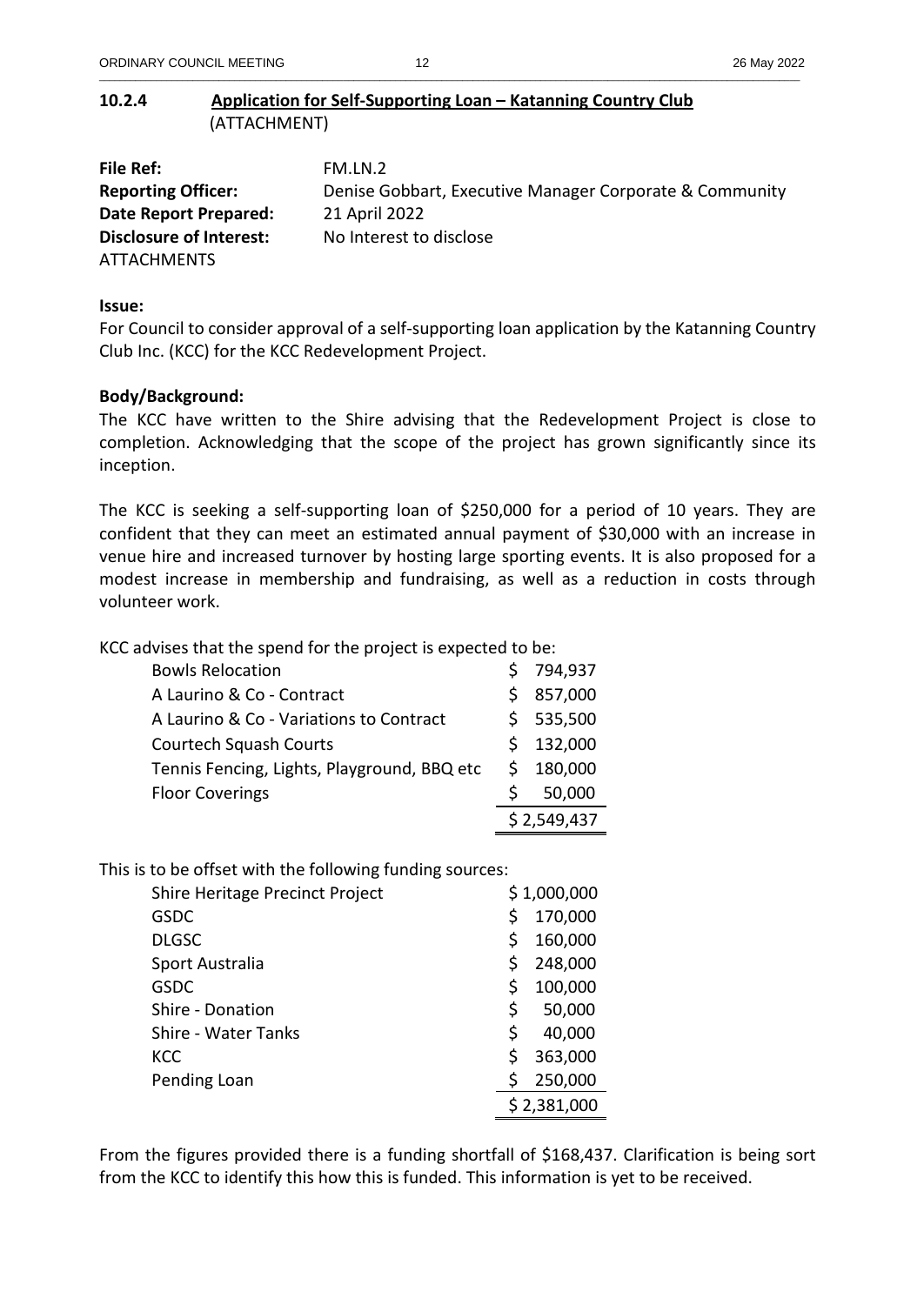To support the KCC borrowings application they presented the copies of the following documents.

- KCC Budget 2022 to 2035
- KCC Strategic Business Plan 2022 to 2035
- KCC Financial Statements 2019, 2020 & 2021

## **Officer's Comment:**

On receiving the application for a self-supporting loan follow-up information was requested with the KCC response in *italic*.

- When will payment of the current outstanding balance of \$257,209.96 be made. Payment of \$115,701.30 will be made as soon as possible. (Received 19 May 2022) *Payment of \$141,507.66 has caused much grief to all concerned, was delayed while we try to recover as much of the lost funds as possible. This has been an extremely taxing process and remains unresolved.*
- With another \$350,000 outstanding on the project when is it anticipated that these funds will be repaid. *\$100,000 will be paid when invoiced. The remaining \$250,000 will be repaid over the life of the loan is our loan application is successful.*
- It is noted that the Strategic Business Plan shows a loss of \$95,197.73 in 2021, how are you going to meet your current cashflow needs. *The Strategic Business Plan also shows a \$94,722.45 fraudulent payment. We remain Optimistic this won't be repeated.*
- The Strategic Business Plan or proposed budget doesn't appear to give any consideration to Asset Replacement for any Infrastructure, Plant and Equipment. *The only plant and equipment that may need to be upgraded in the near term is golf course maintenance equipment. We hope to cover these contingencies from accumulated profit.*
- The CSRFF funding agreement had a requirement to establish an Asset replacement Fund for the replacement of the Squash Court playing surface by 15 June in the year the grant was offered. Has this been considered in the Strategic Business Plan or the Proposed Budget?

*Its omission is an oversight that needs rectifying. The previous court surface lasted 43 years. Given that the walls are now expected to last much longer than the previous walls we would be looking to fundraise for floors only at a current cost of approximately \$15,000 per court. For four courts the is approximately \$1,400 per year. We will again apply for government assistance with surface replacement at this time. If the one third model still applies, then we need to budget for \$500 per annum.* 

In relation to the outstanding payment of \$141,507.66 that was lost in a digital fraud matter. We were advised on the that \$50,505.21 was deposited into the KCC on 17 November 2021 by Digital Fraud NSW. These funds have not been received by the Shire to offset the outstanding balance. The KCC have also been advised they were receiving a goodwill payment of \$12,500 by the Commonwealth Bank on 9 March 2022.

Additional information was also sort in relation to Policy 2.12 Self Supporting Loans.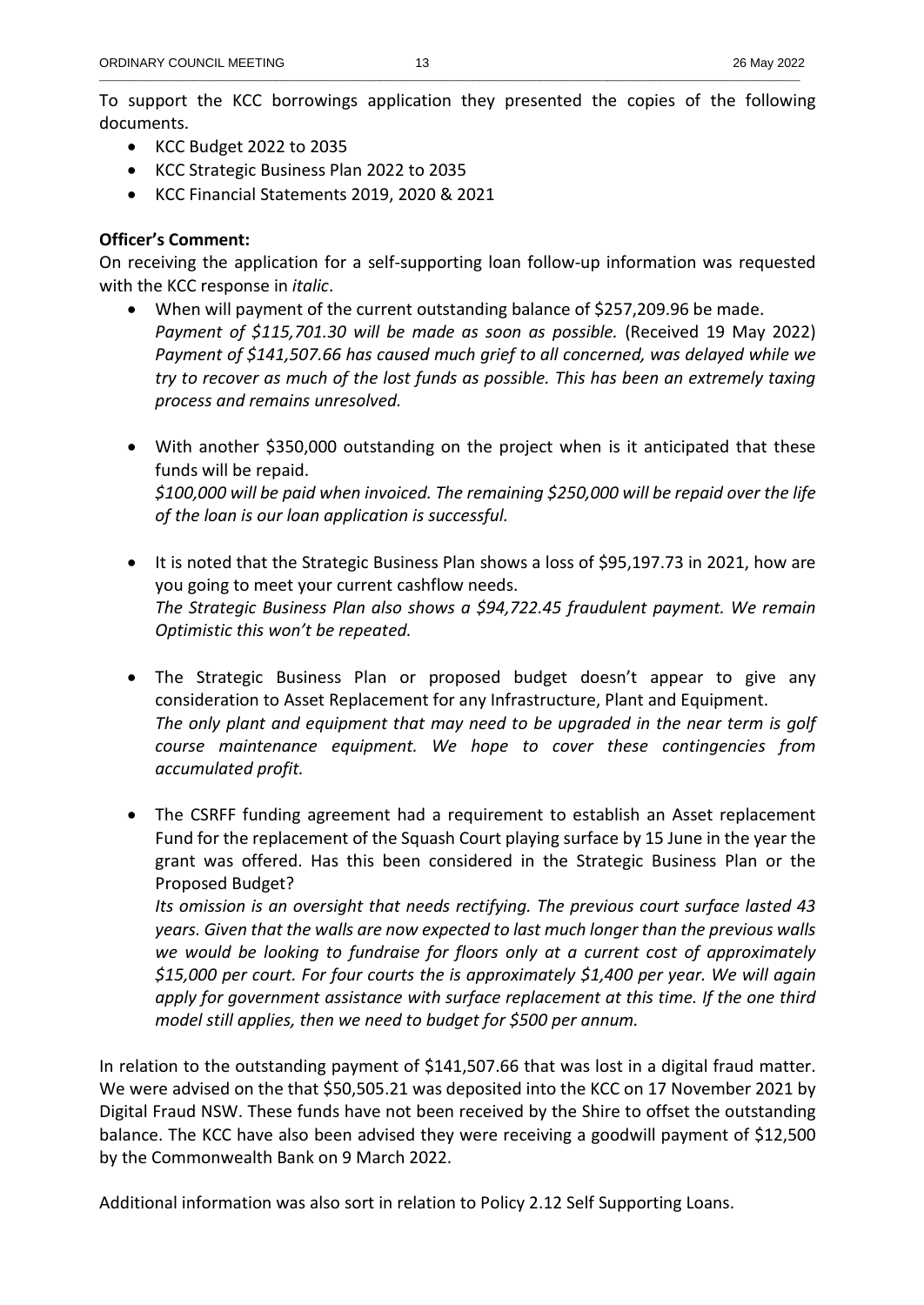You have identified the need for a loan – we require information on your inability to obtain alternative funds.

*The club has successfully applied for \$678,000 worth of State and Federal funding. We have committed all our reserves which was built up over many years. We have had excellent support from our members and saved a lot of money through busy b's and donations. We believe that by taking a loan for 10% of the value of the project are spreading the burden of the redevelopment across a greater number of members who will benefit from the improved facilities.* 

*If we have unforeseen expenses in the future, we still have the option of going to members to raise money in the form of debentures or prepaid subscriptions.* 

 Name(s) of private guarantor(s) and/or details on security property needs to be submitted.

*Prepared to enter in the loan agreement, giving the Shire of Katanning permission to lodge an absolute caveat over certificate of title.* 

## **Statutory Environment:**

Local Government Act 1995 Subdivision 3 – Borrowings

## 6.20 Power to Borrow

- (1) Subject to this Act, a local government may  $-$ 
	- (a) borrow or re-borrow money; or
	- (b) obtain credit; or
	- (c) arrange for financial accommodation to be extended to the local government in ways additional to or other than borrowing money or obtaining credit,

to enable the local government to perform the functions and exercise the powers conferred on it under this Act or any other written law.

- (2) Where, in any financial year, a local government proposes to exercise a power under subsection (1) (*power to borrow*) and details of that proposal have not been included in the annual budget for that financial year —
	- (a) unless the proposal is of a prescribed kind, the local government must give one month's local public notice of the proposal; and
	- (b) the resolution to exercise that power is to be by absolute majority.
- (3) Where a local government has exercised a power to borrow and  $-$ 
	- (a) it does not wish to proceed with the performance of the function or the exercise of the power for which the power to borrow was exercised; or
	- (b) after having completed the performance of the function or the exercise of the power for which the power to borrow was exercised, any part of the money borrowed, credit obtained or financial accommodation arranged has not been expended or utilized,

the local government may resolve\* to expend the money or utilize the credit or financial accommodation for another purpose if one month's local public notice is given of the proposed change of purpose.

*\* Absolute majority required.* 

- (4) A local government is not required to give local public notice under subsection  $(3)$ 
	- (a) where the change of purpose has been disclosed in the annual budget of the local government for the relevant financial year; or
	- (b) in such other circumstances as are prescribed.

Local Government (Financial Management) Regulations 1996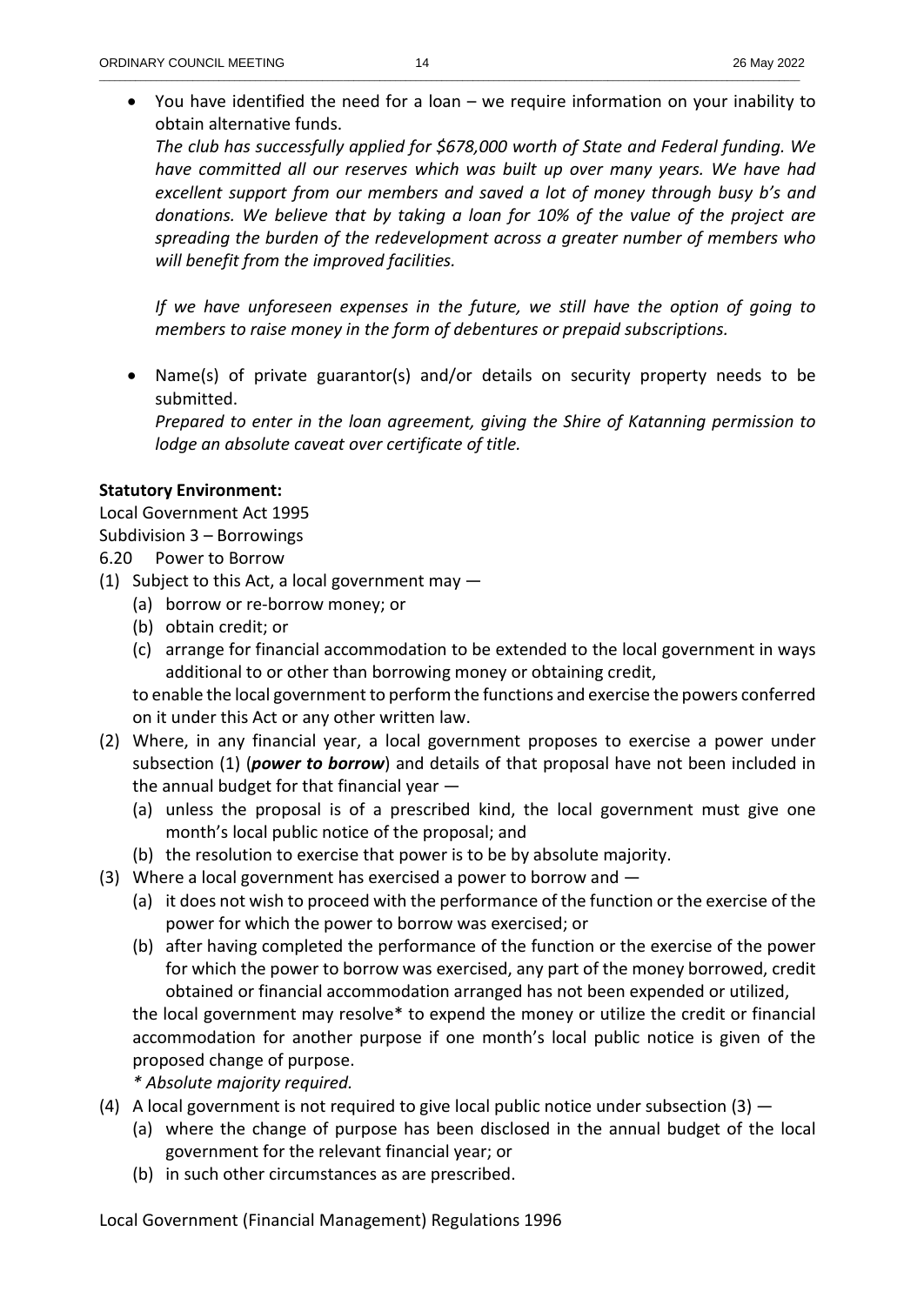- 20 When local public notice not required for exercise of power to borrow (Act s. 6.20(2)(a))
- (1) In this regulation *major variation* means a variation in the terms of a loan or other financial accommodation which is —
	- (a) a capitalisation of interest accruals; or
	- (b) an increase in the term of the loan or other financial accommodation;

*re-finance*, in relation to a loan or other financial accommodation (the *existing loan*), means to borrow an amount (the *new loan*) which is, at the date of the new loan —

- (a) equal to the principal amount owing on the existing loan; or
- (b) not more than \$5 000 more or less than the principal amount owing on the existing loan,

for the principal purpose of paying out the existing loan or preserving the credit originally provided by the existing loan.

- (2) A local government is not required to give local public notice of a proposal to exercise a power to borrow where —
	- (a) the power is to be exercised to re-finance a loan or to continue other financial accommodation (whether with the same or another bank or financial institution); and
	- (b) the re-financing or continuation is not a major variation.
- (3) A local government is not required to give local public notice of a proposal to exercise a power to borrow where each of the following conditions is satisfied —
	- (a) a decision to exercise the power is made while there is in force a state of emergency declaration applying to the district, or part of the district, of the local government;
	- (b) the local government considers that the borrowing is required to address a need arising from the hazard, or from the impact or consequences of the hazard, to which the state of emergency declaration relates;
	- (c) the decision and the reasons for it are recorded in the minutes of the meeting at which the decision is made.

# Local Government Act 1995

1.7 Local public notice

Where under this Act local public notice of a matter is required to be given, notice of the matter must be —

- (a) published on the official website of the local government concerned in accordance with the regulations; and
- (b) given in at least 3 of the ways prescribed for the purposes of this section.

# Local Government (Administration) Regulations 1996

- 3A Requirements for local public notice (Act s. 1.7)
- (1) For the purposes of section 1.7(a), notice of a matter must be published on the local government's official website for —
	- (a) the period specified in or under the Act in relation to the notice; or
	- (b) if no period is specified in relation to the notice  $-$  a period of not less than 7 days.
- (2) For the purposes of section 1.7(b), each of the following ways of giving notice of a matter is prescribed —
	- (a) publication in a newspaper circulating generally in the State;
	- (b) publication in a newspaper circulating generally in the district;
	- (c) publication in 1 or more newsletters circulating generally in the district;
	- (d) publication on the official website of the Department or another State agency, as appropriate having regard to the nature of the matter and the persons likely to be affected by it, for —
		- (i) the period specified in or under the Act in relation to the notice; or
		- (ii) if no period is specified in relation to the notice a period of not less than 7 days;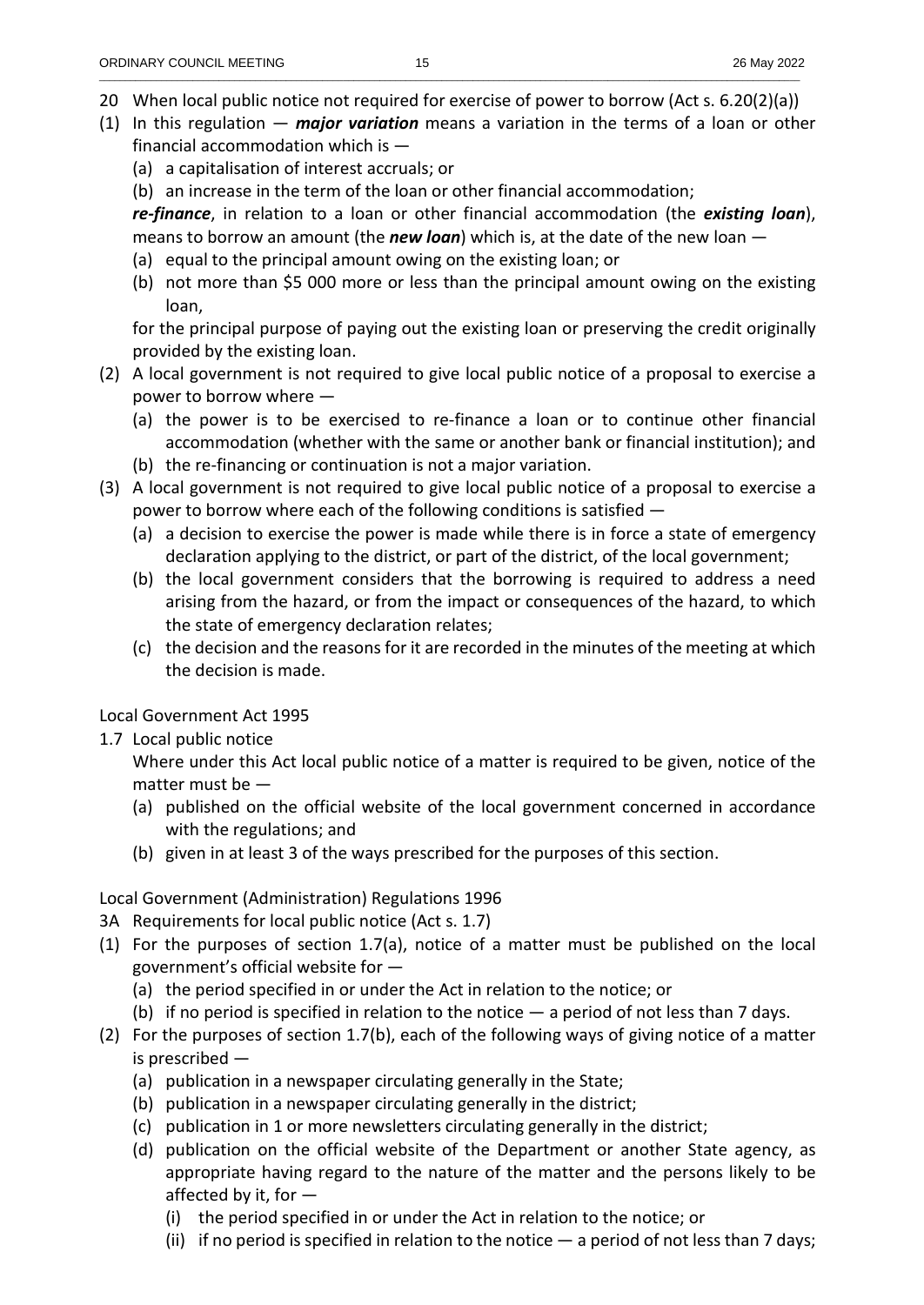- (e) circulation by the local government by email, text message or similar electronic means, as appropriate having regard to the nature of the matter and the persons likely to be affected by it;
- (f) exhibition on a notice board at the local government offices and each local government library in the district for —
	- (i) the period specified in or under the Act in relation to the notice; or
	- (ii) if no period is specified in relation to the notice  $-$  a period of not less than 7 days;
- (g) posting on a social media account administered by the local government for  $-$ 
	- (i) the period specified in or under the Act in relation to the notice; or
	- (ii) if no period is specified in relation to the notice  $-$  a period of not less than 7 days.

## **Policy Implications:**

## Policy 2.12 Self Supporting Loans

*Policy Statement:* Council in general, will only consider approving a self-supporting loan to a maximum of \$150,000 for any one applicant.

*Objectives:* is to ensure that the recipient of a Council provided self-supporting loan has the capacity and capability to repay the loan and associated costs.

## **Financial Implications:**

As of 16 May 2022, an indicative quote provided by the Western Australian Treasury Corporation (WATC) for \$250,000 with 20 Semi Annual repayments has an interest rate of 3.6811% per annum. This would require semi-annual repayments of \$15,055.

This repayment does not include the Government Guarantee Fee, which is invoiced separately by WATC and is subject to change in accordance with government policy. The rate is currently 0.70%. If the rate remains unchanged the Guarantee Fee will be a total of \$9,730 over the life of the loan. This rate is calculated on the principal outstanding, so the annual repayment amount diminishes over the life of the loan.

From 1 July 2022, the WATC revised local government lending framework becomes effective. They will be considering the following criteria:

- Governance Considerations supported through improved engagement with the Department of Local Government, Sport and Culture (DLGSC). Consideration to the appropriateness of the loan purpose.
- Qualitative Criteria for example: size, growth rate, operational characteristics, vulnerability to external developments, Year to Date performance vs. budget.
- Quantitative Criteria Profitability, Serviceability, Liquidity & Leverage.

The combination of these three components of the lending evaluation process provides an enhanced view of risk to inform the lending decision.

The WATC will implement a structured local government (LG) loan monitoring framework to enable them to be proactive in the management of LG loans should financial performance deteriorate. It is expected that all LG borrowing clients will be subject to a credit review at least every three years.

If a credit review identifies a material issue the WATC may:

 Engage with the Council to determine the cause of any issue and agree with the LG a plan to address the issue.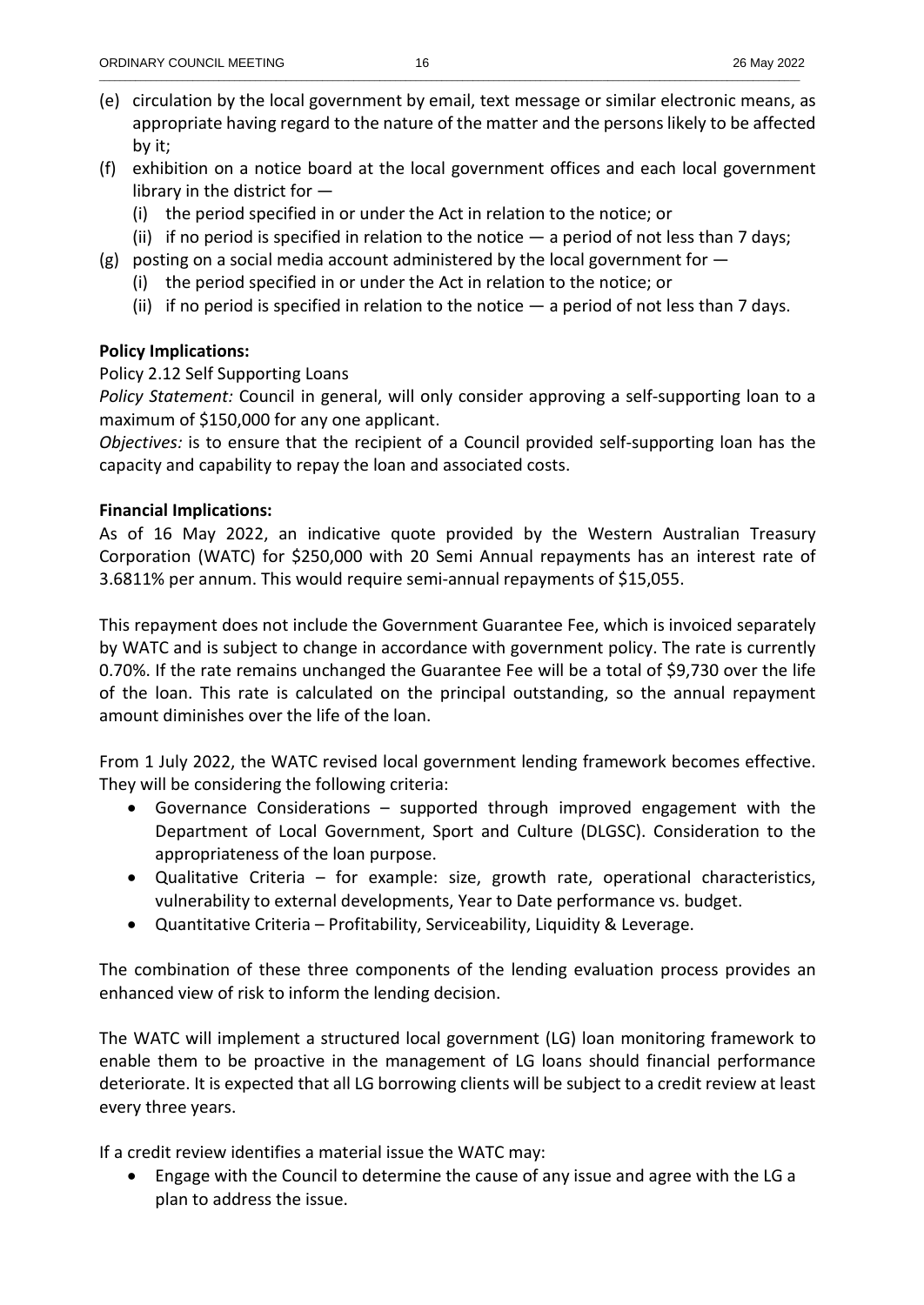- Proactively monitor the LG on a more frequent basis in line with the agreed plan to address the issue.
- Escalate the issue to DLGSC where there are concerns for the ongoing sustainability of the LG.

# **Risk Implications:**

This item has been evaluated against the Shire of Katanning's Risk Assessment and Acceptance Criteria. The perceived level of risk is considered to be "Medium" risk and may require the allocation of additional own source funding to address any payment defaults on the proposed self-supporting loan.

# **Strategic Implications:**

Shire of Katanning Strategic Community Plan 2022 – 2032

**Focus Area** Leadership

**Aspiration** Katanning is an inclusive and respectful community. **Objective** To ensure that Shire resources are utilised in a manner that represents the best interest of the whole community.

**Voting Requirement:** Absolute Majority

**Officer's Recommendation/Council Motion:** 

**OC/22 That Council, authorises the Chief Executive Officer:** 

- **1. In accordance with the requirements of s6.20(2) of the Local Government Act 1995, to give one (1) month's local public notice of the Shire's intention to borrow \$250,000 at the estimated rate of 3.7% for the term of ten (10) years for the Katanning Country Club Redevelopment Project.**
- **2. To investigate options for securing the loan***.*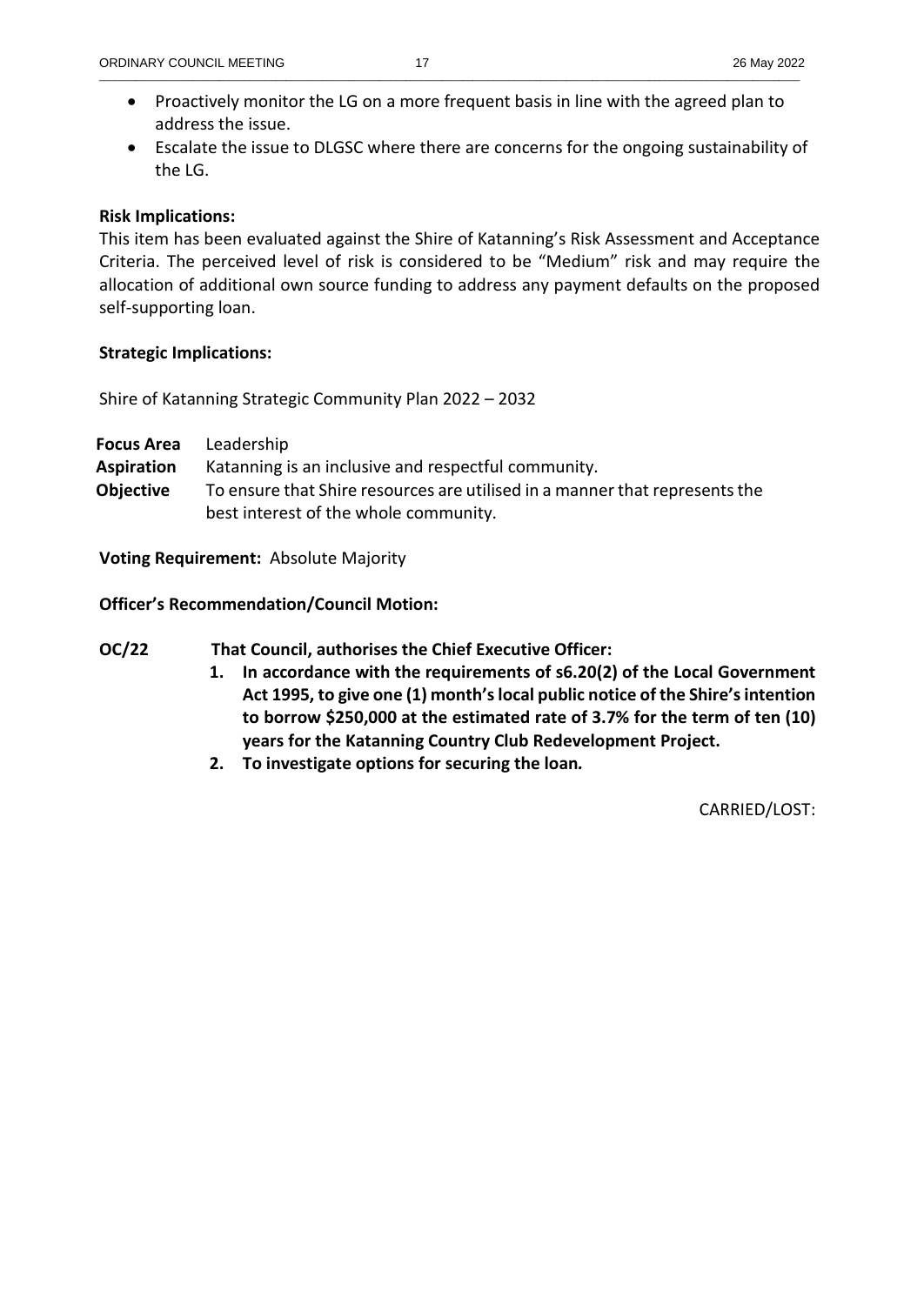## **10.3 CHIEF EXECUTIVE OFFICER'S REPORTS**

## **11. ELECTED MEMBERS MOTION OF WHICH PREVIOUS NOTICE HAS BEEN GIVEN**

## **12. NEW BUSINESS OF AN URGENT NATURE INTRODUCED BY DECISION OF MEETING**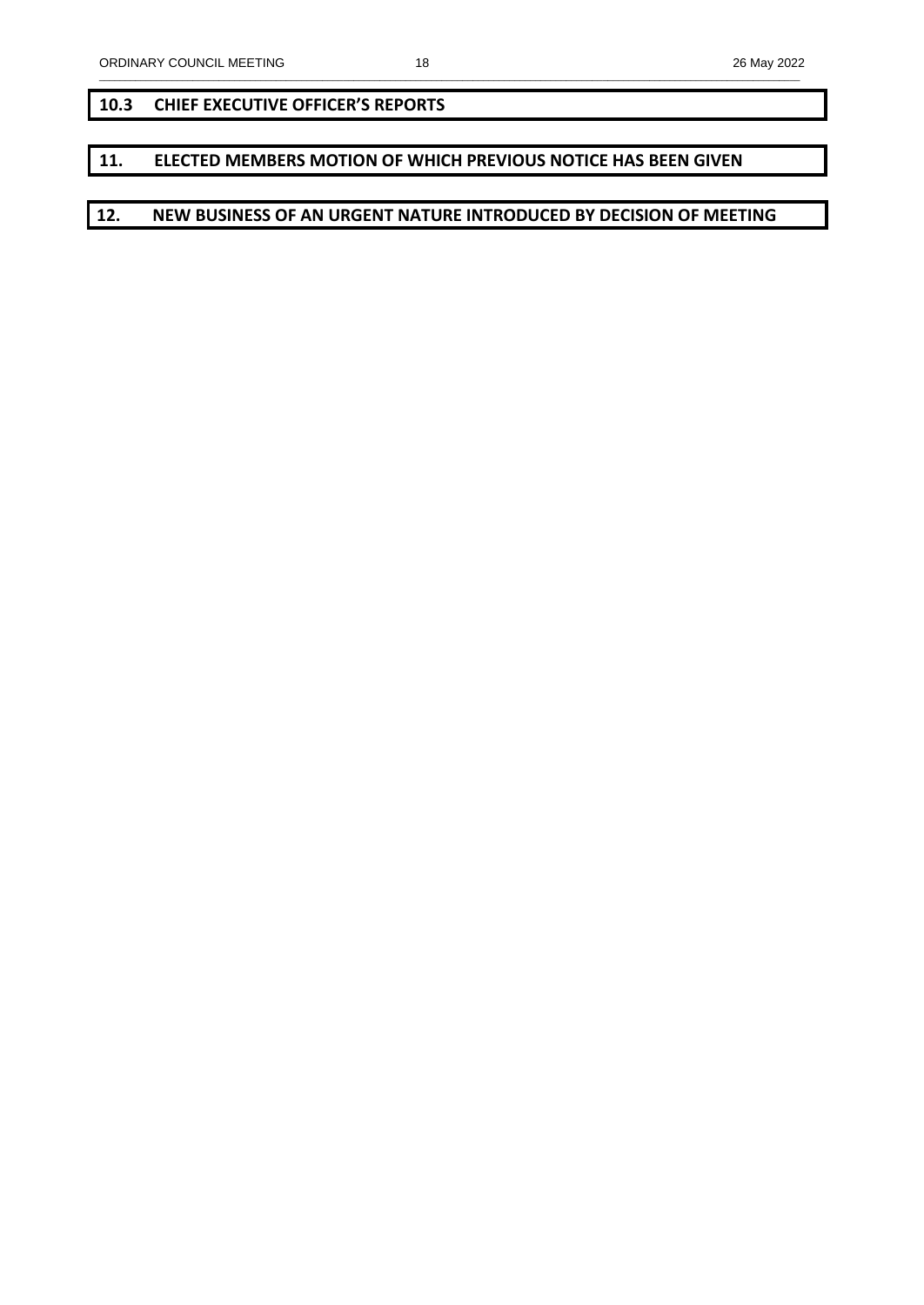## **13. CONFIDENTIAL ITEMS**

#### **PROCEDURAL MOTION**

#### **MOVED: SECONDED:**

**OC/22 That Council closes the meeting to the public to consider the following items:** 

- **Write-off Rates & Charges A332.**
- **Write-off Sundry Debts Certa Civil Works Pty Ltd**
- **Piesse Lake Subdivision**

CARRIED/LOST:

### **13.1 Write-off Rates & Charges – A332**

| File Ref:                      | A332                                                    |
|--------------------------------|---------------------------------------------------------|
| <b>Reporting Officer:</b>      | Denise Gobbart, Executive Manager Corporate & Community |
| Date Report Prepared:          | 22 April 2022                                           |
| <b>Disclosure of Interest:</b> | No Interest to disclose                                 |

#### **Reason For Confidentiality**

The report is confidential in accordance with section 5.23 (2) (e) (iii) a matter that if disclosed, would reveal information about the business, professional, commercial or financial affairs of a person.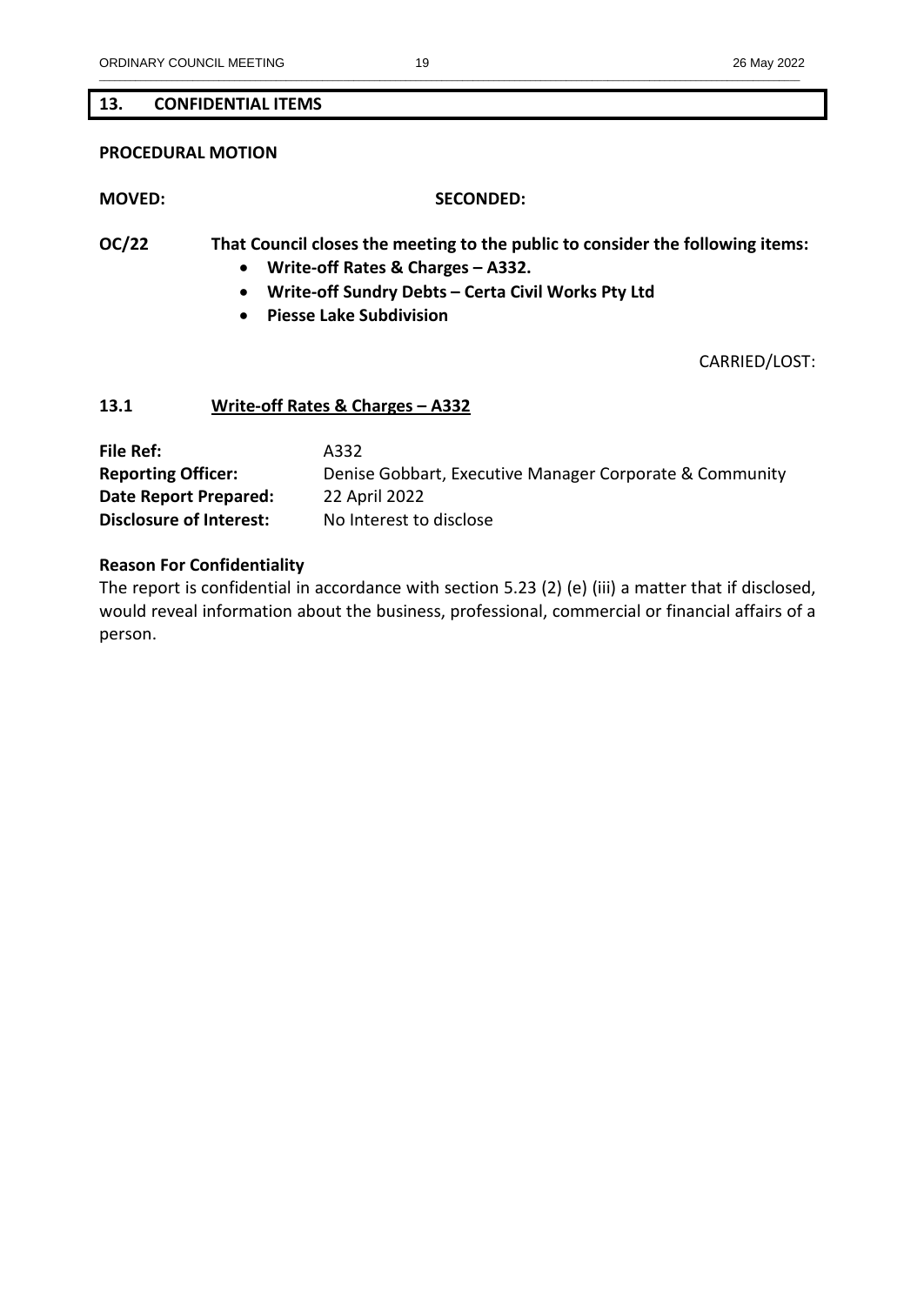# **13.2 Write-off Sundry Debts – Certa Civil Works Pty Ltd**

| File Ref:                      | FM.DT.3                                                 |
|--------------------------------|---------------------------------------------------------|
| <b>Reporting Officer:</b>      | Denise Gobbart, Executive Manager Corporate & Community |
| Date Report Prepared:          | 27 April 2022                                           |
| <b>Disclosure of Interest:</b> | No Interest to disclose                                 |

# **Reason For Confidentiality**

The report is confidential in accordance with section 5.23 (2) (e) (iii) a matter that if disclosed, would reveal information about the business, professional, commercial or financial affairs of a person.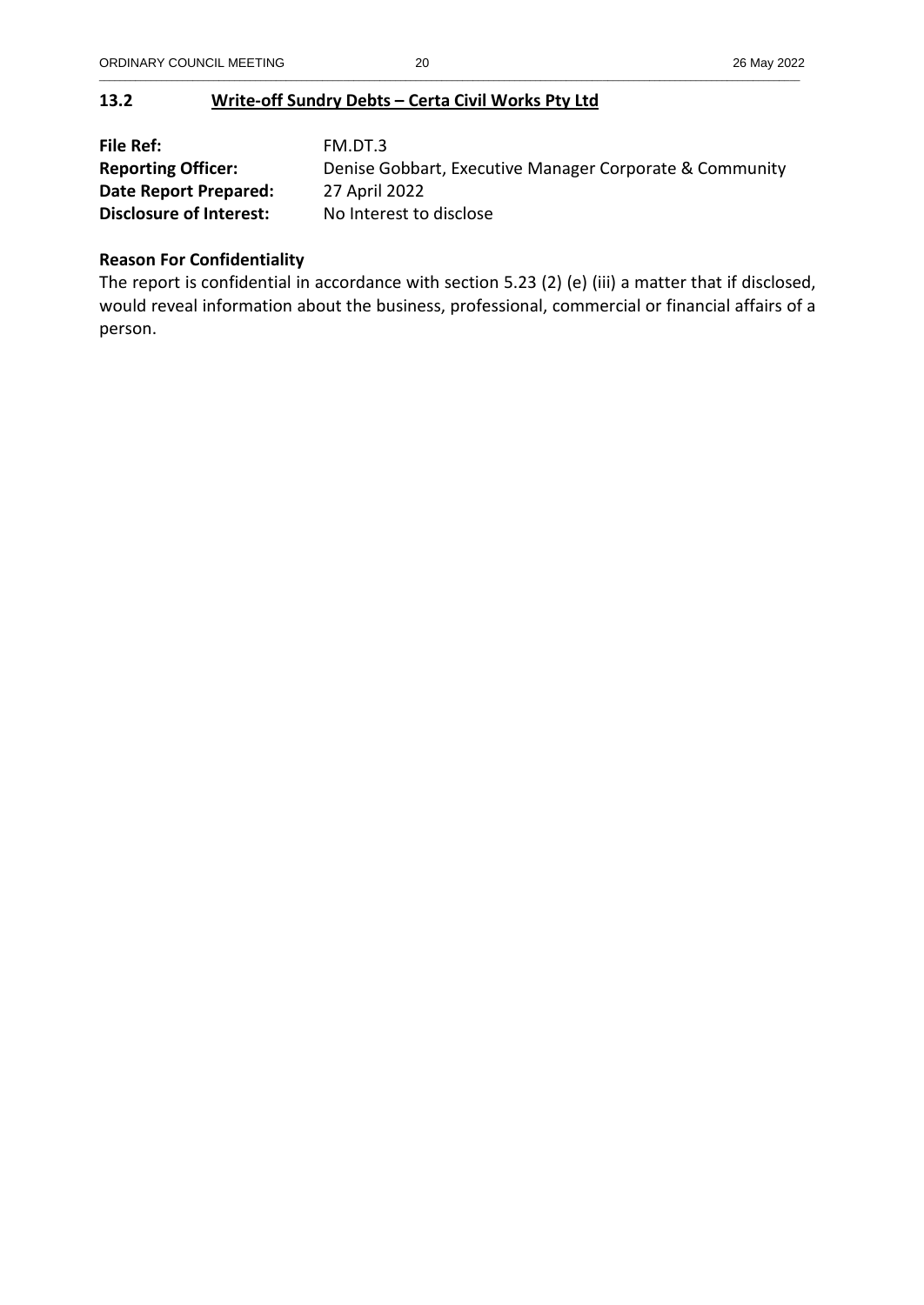# **13.3 Piesse Lake Subdivision**

| File Ref:                      | $CP$ .RP.4                             |
|--------------------------------|----------------------------------------|
| <b>Reporting Officer:</b>      | Julian Murphy, Chief Executive Officer |
| Date Report Prepared:          | 19 May 2022                            |
| <b>Disclosure of Interest:</b> | Nil                                    |

# **Reason For Confidentiality**

The Chief Executive Officer's Report is confidential in accordance with section 5.23(2)(c) of the Local Government Act because it deals with matters to do with a contract which may be entered into by the local government. The Chief Executive Officer's Report has been provided to Council under separate cover.

# **PROCEDURAL MOTION**

**Voting Requirement:** Simple Majority

# **OC/22 That Council reopens the meeting to the public.**